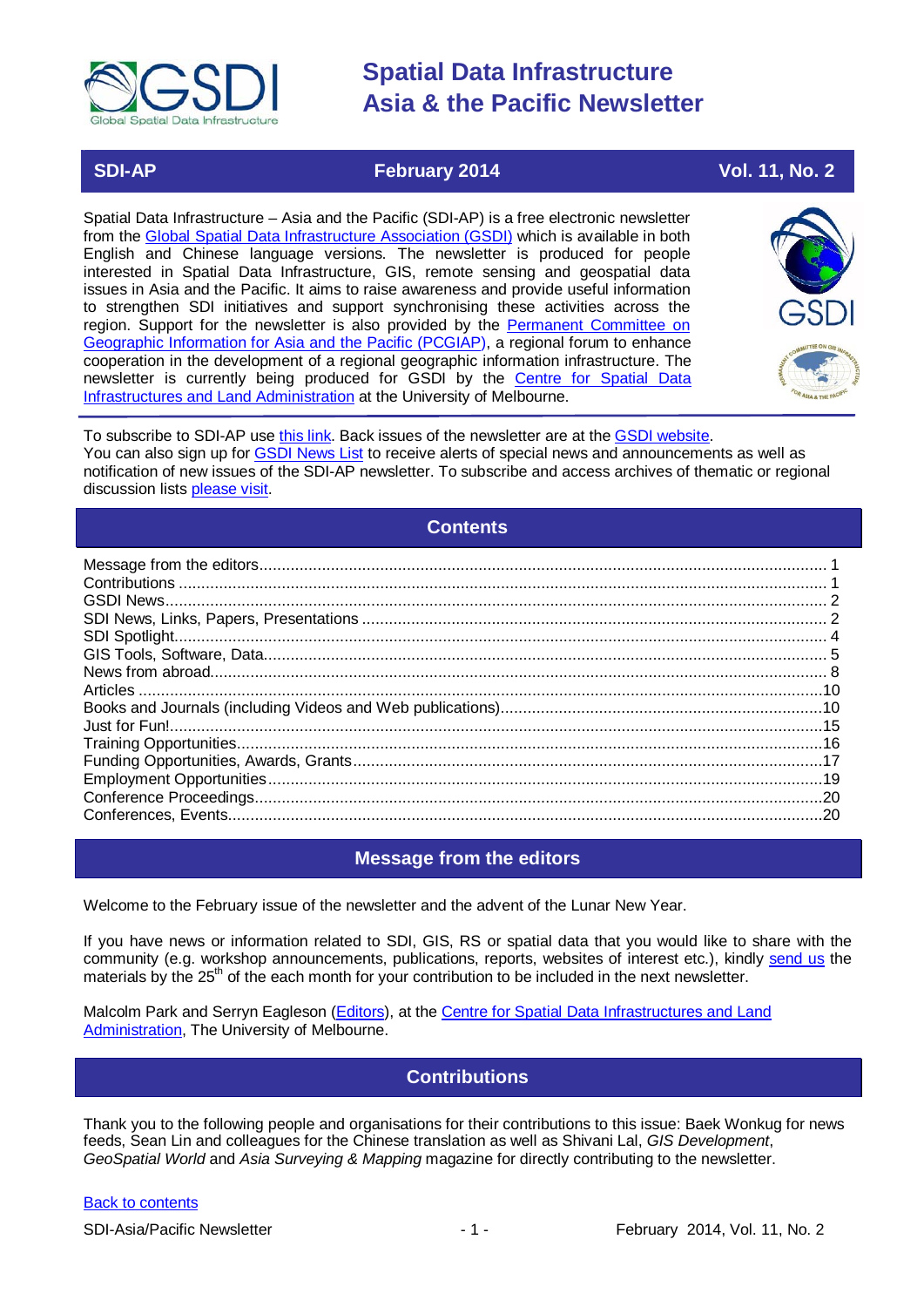

### **GSDI News**

#### <span id="page-1-0"></span>**International Geospatial Society (IGS) Free Memberships**

At its recent meeting, the GSDI Board of Directors passed a motion that allows individuals in low and very low income nations to join the International Geospatial Society (IGS) by providing specific information of value to the global community in lieu of annual cash dues. To join, simply add your professional profile to the growing interconnected network of geospatial specialists across the globe. Benefits of membership in IGS are listed at [http://www.igeoss.org/benefits.](https://owa.unimelb.edu.au/owa/redir.aspx?C=54c2b4d3973d480282dc7c38384f4204&URL=http%3a%2f%2fwww.igeoss.org%2fbenefits) For further information, contact [Harlan Onsrud,](mailto:onsrud@gsdi.org) Executive Director, GSDI Association.

#### **[GSDI and IGS Global News, Volume 4 Number 1 for 2014 \(January 2014\)](http://www.gsdi.org/newsletters#GSDI) (PDF)**

#### **Outreach & Membership Committee**

Committee vice-Chair, Roger Longhorn has joined the International Hydrographic Organization (IHO) Marine SDI Working Group (MSDIWG) and attended the Marine SDI Open Forum meeting in Copenhagen (remotely!) and the following two-day workshop of the MSDIWG, hosted by the Danish Hydrographic Service. The MSDIWG, which has existed since 2009, is setting its new workplan for 2013-2014 and is interested in developing a stronger relationship with non-marine SDI development initiatives at national, regional and global levels. Longhorn will explore this with the GSDI Board and Executive Committee at the next opportunity. The Outreach & Membership Committee also manages the GSDI Group on LinkedIn, which has added seven new members in the past month, for a total of 229 members today. If you are not already a member of this group, please join today – and tell your friends! Visit [http://www.linkedin.com](https://owa.unimelb.edu.au/owa/redir.aspx?C=rDg2dzQe3UKfwin28aspI4dcf2EJ4c8IKc_jDEPg91nlCdVQBzUX28or6ioXGu07OXWheK19Jyk.&URL=http%3a%2f%2fwww.linkedin.com) to join, then find GSDI in the 'Groups' option, to join the group.

#### **Technical Committee**

Technical Committee Chair, Eric van Praag, Regional Coordinator, GeoSUR Program of the Latin American Development Bank (CAF), along with USGS, has nominated the GeoSUR Topographic Processing Service (TPS), built with ESRI´s AG Server 10.1, for the AAG Stanley Brunn Award for Creativity in Geography. See more news later in this issue.

The Technical Committee is also responsible for updating of the GSDI SDI Cookbook, a wiki maintained at: [http://www.gsdidocs.org/GSDIWiki/index.php/Main\\_Page.](https://owa.unimelb.edu.au/owa/redir.aspx?C=rDg2dzQe3UKfwin28aspI4dcf2EJ4c8IKc_jDEPg91nlCdVQBzUX28or6ioXGu07OXWheK19Jyk.&URL=http%3a%2f%2fwww.gsdidocs.org%2fGSDIWiki%2findex.php%2fMain_Page)

**GSDI Member organisations**, members of the GSDI Association Committees, Council and Board, and IGS members are involved in the many other regional and global initiatives on an on-going basis:

- [Digital Earth](http://www.digitalearth-isde.org/) (International Society for Digital Earth).
- [Eye on Earth.](http://www.eyeonearth.org/)
- [Group on Earth Observations \(GEO\) / Global Earth Observation System of Systems \(GEOSS\).](http://www.earthobservations.org/)
- [EuroGEOSS](http://www.eurogeoss.eu/default.aspx) GEOSS Project funded by the European Union.
- [INSPIRE](http://www.inspire.jrc.ec.europa.eu/) Infrastructure for Spatial Information in the European Community.
- [International Hydrographic Organisation](http://www.iho.int/) Marine SDI Working Group.
- [UNESCO IOC](http://www.iode.org/) Marine/Coastal Spatial Data Infrastructure development.
- UNSD (Statistics Division) [UN-GGIM \(UN Global Geospatial Information Management\).](http://www.ggim.un.org/)
- [UNGIWG](http://www.ungiwg.org/) (UN GI Working Group).
- [UNESCO IOC](http://www.iode.org/) Marine/Coastal Spatial Data Infrastructure development.
- UNSDI [UN-GGIM](http://www.ggim.un.org/) (UN Global Geospatial Information Management).
- UNSDI [UNGIWG](http://www.ungiwg.org/) (UN GI Working Group).

#### <span id="page-1-1"></span>[Back to contents](#page-0-0)

### **SDI News, Links, Papers, Presentations**

From *Mark E. Reichardt, President & CEO, Open Geospatial Consortium (OGC)* **[Call for Volunteers to advance UN-GGIM Core Standards Guide](mailto:UNStdsGuide@lists.opengeospatial.org)** OGC Technical Committee and Business Value Committee members: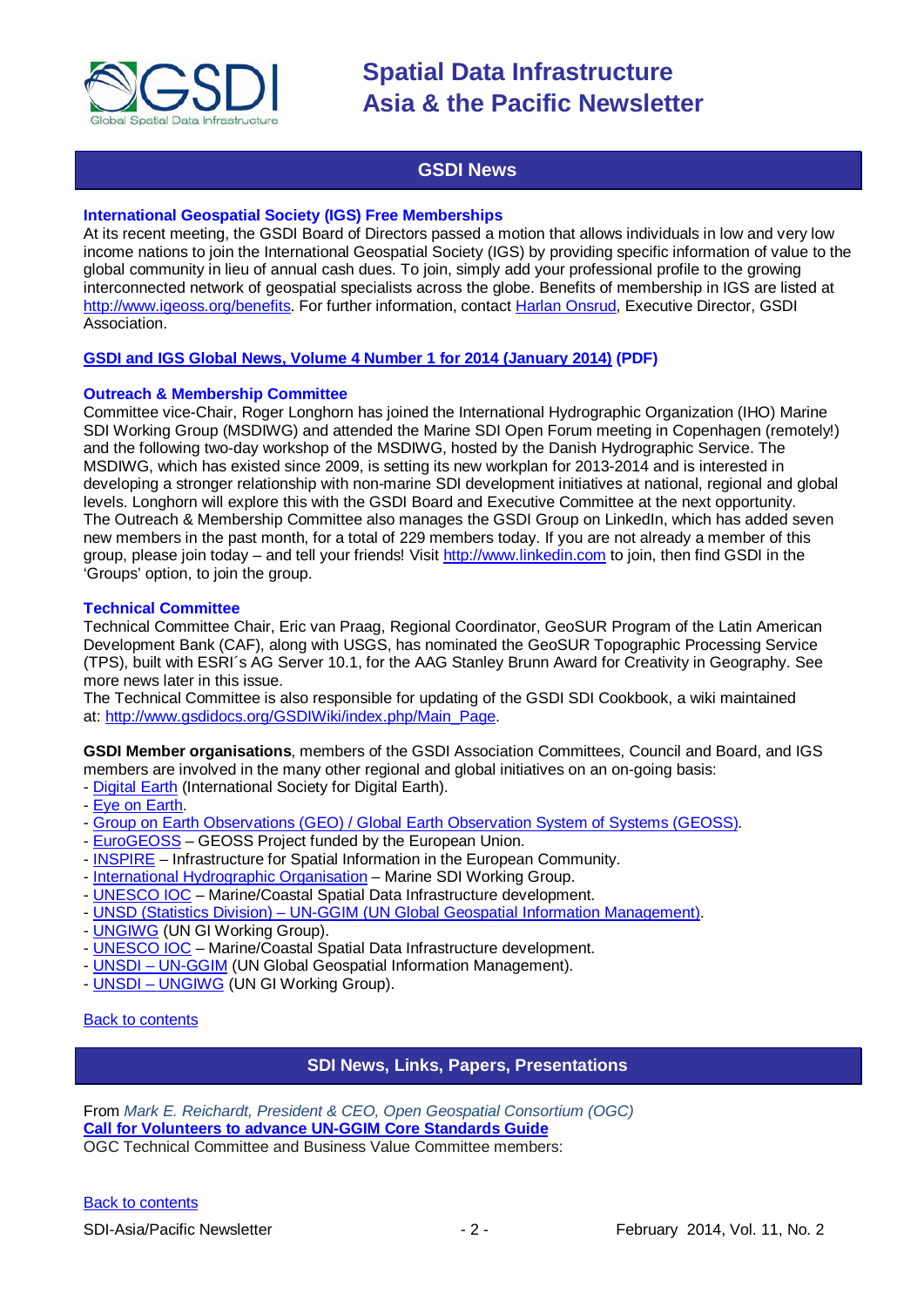

Recently, I briefed the OGC Planning Committee on the activities of the UN Global Geospatial Information Management (UN-GGIM) including a request from the UN-GGIM Secretariat for key standards organizations – OGC, ISO and IHO - to advance a "core essential standards guide" for use by member nations to improve their understanding of the value of standards, and guide the adoption and application of open geospatial standards to meet their geospatial missions. The Planning Committee approved this request and asked for OGC staff to work with membership to stand up a team to development this document in conjunction with our partner standards organizations. ISO TC/211 has already formed a Task Force which will be dedicated to this task.

Our plan is to engage OGC, ISO and IHO members / staff over the next few weeks to scope the document, but the essence of this effort is to discuss the value and role of geospatial standards in the context of implementation and government mission accomplishment. The goal is an easy to understand, and relatively non-technical document focusing on communicating and educating key decision makers within member nations on topics such as:

- Role and value of open geospatial standards
- Core geospatial standards and related best practices explained
- · Implementation examples
- References (national, regional and international cookbooks, SDI guides, etc.)

We are planning for an initial draft of this document to be available in late spring 2014, with ample time for a broad review and revision of a draft to be submitted for review and discussion at the UN-GGIM 4 meeting scheduled for the August 2014.

If you have an interested in supporting this activity, please reply to [UNStdsGuide@lists.opengeospatial.org](mailto:UNStdsGuide@lists.opengeospatial.org) with your expression of interest. We anticipate that this activity will be conducted through regular virtual meetings with OGC staff facilitation of and involvement in the process. Please address any questions to me, Denise McKenzie or Carl Reed. The likely home for the effort in OGC's process will be a sub-committee of the Business Value Committee.

For background, I have uploaded the UN-GGIM Report – "Establishment and implementation of standards for the global geospatial community" to the OGC portal -- [https://portal.opengeospatial.org/files/?artifact\\_id=56897.](https://portal.opengeospatial.org/files/?artifact_id=56897) I look forward to working with members on this important effort. Sincerely,Mark

#### **Destination Spatial Matchmaker portal - [a way for students, employers and educators to link up](http://www.destinationspatial-matchmaker.org/index.htm)**

Destination Spatial is a free service provided by the spatial information industry and is committed to providing future geospatial professionals with opportunities and resources to gain valuable professional experience. The Matchmaker portal helps to bring together secondary schools, colleges and universities, students and employer organisations in the spatial information industry for work placement opportunities including work experience, scholarships and cadetships, internships, full-time, part-time and casual employment. It is our goal to make the Matchmaker portal a gateway for geospatial students, whether school, college, university or postgraduate to gain valuable hands-on experience through practical work assignments with professional spatial employers.

The Matchmaker portal also provides spatial employers with a resource through which to source the assistance of highly qualified students specialised in various spatial fields.

#### **Digital Earth report available**

The *[D\\_City: Digital Earth | Virtual Nations | Data Cities](http://dcitynetwork.net/manifesto)* report has been updated and printed, thanks to its sponsor, the Intergovernmental Group on Earth Observations (GEO).

GEO and the International Society for Digital Earth (ISDE) jointly announced the report's launch at the ISDE conference in Kuching, Malaysia, in August 2013. The 172-page document - a 'thorough snapshot' of current contributions to the G8/GEO-co-ordinated Global Earth Observation System of Systems (GEOSS) project - was, notably, edited by two Australians: Davina Jackson and Richard Simpson, two leaders of the ISDE's digital cities working party. They collaborated on D\_City (the 'D' being defined as 'dynamic digital data design for decent development') to help educate next-generation urban development professionals about effective ways of using geospatial technologies.

Since the ISDE Kuching release, two more print runs of the report have been circulated to leaders of key stakeholder organisations across the northern hemisphere.

The current update includes a 'Postscript' summary of latest advances supporting the GEO co-ordinated 'global Earth observations system of systems' (GEOSS) project.

The report has been online (originally as a preview for comment) since early 2012, and can be viewed at the D-City website.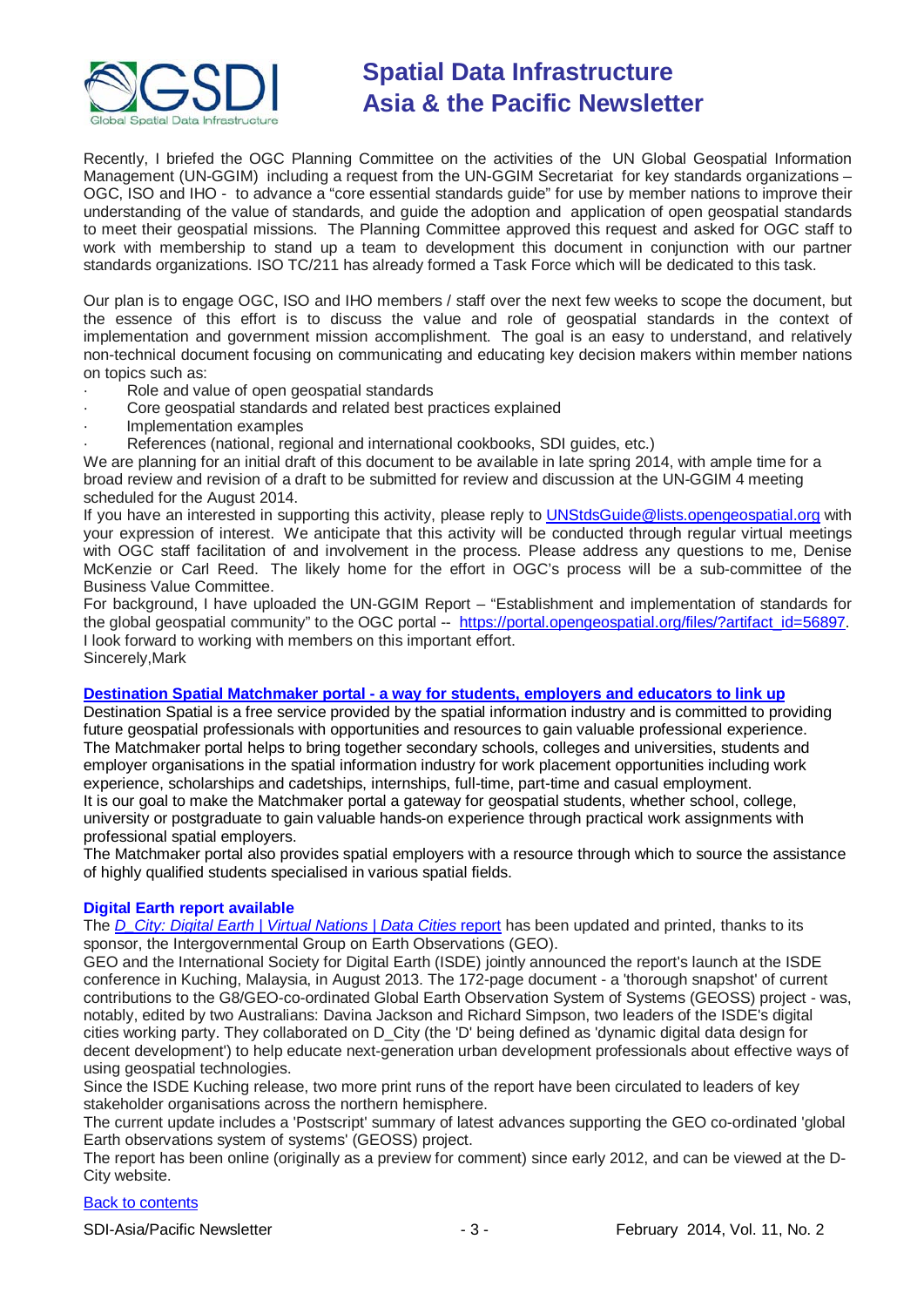

Editorial Board members for the D\_City report include GEO's Secretariat Director, Barbara Ryan and ISDE leaders Tim Foresman (associate editor), Massimo Craglia, John van Genderen, Michael Goodchild, Milan Konečný, and Abbas Rajabifard. Other ISDE leaders, including president John Richards, secretary general Guo Huadong, Alessandro Annoni and Peter Droege, provided comments for a special feature titled 'Debating the Data Deluge'.

#### **[Survey of Bangladesh ushers in an era of geospatial data management and digital](http://www.theguardianbd.com/survey-of-bangladesh-ushers-in-an-era-of-geospatial-data-management-and-digital-mapping-in-bangladesh-2/) napping**

In an exclusive interview, Surveyor General Brig Gen Wahid replied to several questions covering entire activities, problems, potentials, contributions and future plans of the Survey of Bangladesh. The essence of the interview is presented in this article in The Guardian (BanglaDesh).

#### **[Geospatial Data Sharing Key to Economic Development](http://www.asmmag.com/2012-12-30-14-40-18/feature/6214-geospatial-data-sharing-key-to-economic-development.html)**

The Group on Earth Observations met in Geneva, Switzerland in the week (Jan. 13-17, 2014), with an agenda to discuss the partnership among governments and international organizations to monitor and understand the Earth. Key to much of the discussion was the need to make data readily accessible for research and third-party entities that utilize the data to create economic value.

… Restrictions to data usage, and complex rules for its use, create a bureacratic mess. With the federal government involved, and setting priorities, the nation stands to benefit, and with international sharing, so does the world.

#### Source: Asian Surveying & Mapping

**Closely related: ['Misguided' nations lock up valuable geospatial data](http://www.scidev.net/global/data/news/misguided-nations-lock-up-valuable-geospatial-data.html)**

Many governments, particularly those in low-income countries, are "shooting themselves in the foot" by failing to give research and development communities open access to their caches of geospatial data, experts have warned.

The potential of such data that incudes geographic positioning information, including satellite imagery, to aid fields such as disaster response, agriculture, conservation and city planning far outweighs any potential value from selling the information, they say.

Some examples of the beneficial sharing and opening up geospatial data were highlighted at a meeting in Geneva, Switzerland, of the Group on Earth Observations, a voluntary partnership of governments and international organizations.

But the misguided belief that government data represent a lucrative revenue stream is still stifling countries' development potential, says Paul Uhlir, the director of the board on research data and information at the US National Academy of Sciences.

Source: Scidev.net

#### [Back to contents](#page-0-0)

### **Spotlight**

<span id="page-3-0"></span>

This month's "Spotlight" feature is from **Hosna Tashakkori**, a PhD candidate at the Centre of Spatial Data Infrastructures and Land Administration (CSDILA) in the Department of Infrastructure Engineering, The University of Melbourne. Hosna's main research focus is on "Integrating Indoor and Outdoor Spatial Awareness for Disaster Management".



With the quick development of urbanisation and the increasing complexity of high rise buildings and underground structures, managing urban disasters has become more and more complicated. Each year over 83,000 firefighters and 12,000 civilians are injured and over \$11.8B is lost in property and structure damages only in United States. Although, a huge amount of money is being dedicated to increase the speed of sending fire trucks to the emergency location, dispatched incident commanders are not equipped with information of the incident location. In other words, first responders have minimal situational awareness prior to entering the incident location. Consequently, significant amount of time is spent to investigate and assess the situation before beginning the suppression action. Thus, entering buildings with insufficient knowledge of the building and its surrounding area results in complicated decision making and less effective emergency management.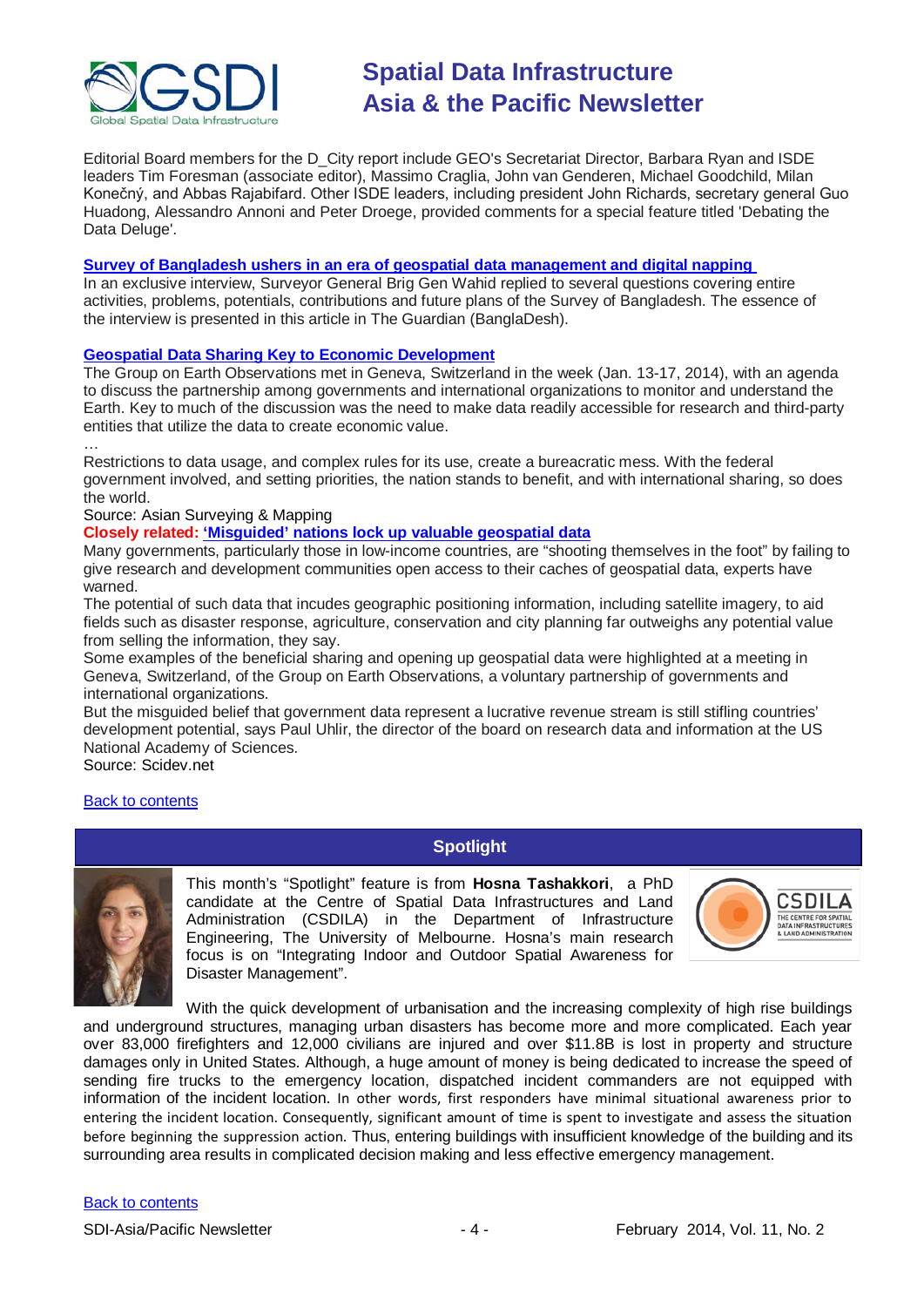

Efforts have been made to employ indoor positioning and navigation technologies to assist public in finding their way and evacuating complex structures in case of emergencies. Typically, these methods combine positioning technologies such as RFID, UWB, Wifi, Beacons, or QRCodes with path finding techniques to guide public towards exits in the event of indoor disasters. Some methods have even integrated semantic and structural information of buildings to the path finding process to make it more peculiar for indoor emergency response. However, as it is costly and infeasible to place positioning devices in each and every residential and commercial building, these solutions could not help in increasing public safety or decreasing response times in emergency situations.

Absence of structural awareness for first responders leads us to consider the development of an integrated data delivery system which combines indoor and outdoor spatial information. This system should enable building cognition and indoor spatial awareness for first responders. This means illustrating the most critical and essential information about the structure in the least time possible. Critical information could be anything from exit doors and stair cases to electric boards and gas pipes or other hazardous materials' locations. Integrating the structural information with outdoor spatial information will provide a holistic view of the disaster location and its surrounding. This holistic view will help first responders make wiser decisions. For instance, existence of a gas station or chemical hazard container in the disaster precinct highlights a higher risk of explosion and larger fire radiation distance and thus fire extinguishing would certainly require a broader action in this case.

First responders typically have a very short time between the dispatch time and arriving at the scene. Currently no additional information is known about the structure the incident happened and the environment around it. Thus, the officer can't plan before entering the site. Also, vague and limited information of the building conditions and the utilities hinder proper planning. Thus, this research aims to identify the necessary information required by emergency responders to react faster during building emergencies. Floor plans, building occupancy, building conditions, utilities' locations, hazardous materials, etc. are examples of such information. Also another important aspect of this research is to determine how this information should be visualized to be the most effective for planning purposes. Such integration of building information with the capabilities of the fire service will result in improved fire fighter safety and less emergency response time and finally reduction in property losses.

For this purpose, at CSDILA we have developed a preliminary prototype that integrates the indoor features and building information of the structures with the outdoor environment in 3D. As seen in the following figures, the prototype aims to present a holistic 3D view of the structures and their surrounding area. Also, the prototype can help in highlighting the main facilities in the



structure which their location is important to first responders. Furthermore, having the spatial indoor model, responders could be guided towards these facilities using path finding mechanisms. For more information about this project please contact: [Hosna Tashakkori](mailto:stashakkori@student.unimelb.edu.au)

The editors remind our subscribers and readers that we welcome contributions for the *Spotlight* feature.

#### <span id="page-4-0"></span>**[Back to contents](#page-0-0)**

### **GIS Tools, Software, Data**

### **[Nepal Workshop Train Veterinarians on Mapping](http://www.asmmag.com/2012-12-30-14-17-42/headlines/6245-nepal-workshop-train-veterinarians-on-mapping-the-spread-of-bird-flu.html) the Spread of Bird Flu**

As many as 20 Nepali veterinarians, scientists and specialists recently participated in a five-day workshop on the use of Global Positioning Systems (GPS) and Geopgraphic Information Systems (GIS) to map the spread of diseases like avian influenza.

Source: Asian Surveying & Mapping

#### **[Global map to predict giant earthquakes](http://monash.edu/news/show/global-map-to-predict-giant-earthquakes)**

A team of international researchers, led by Monash University's Associate Professor Wouter Schellart, have developed a new global map of subduction zones – which occur at the edge of tectonic plates – to predict which ones are capable of generating giant earthquakes and which ones are not.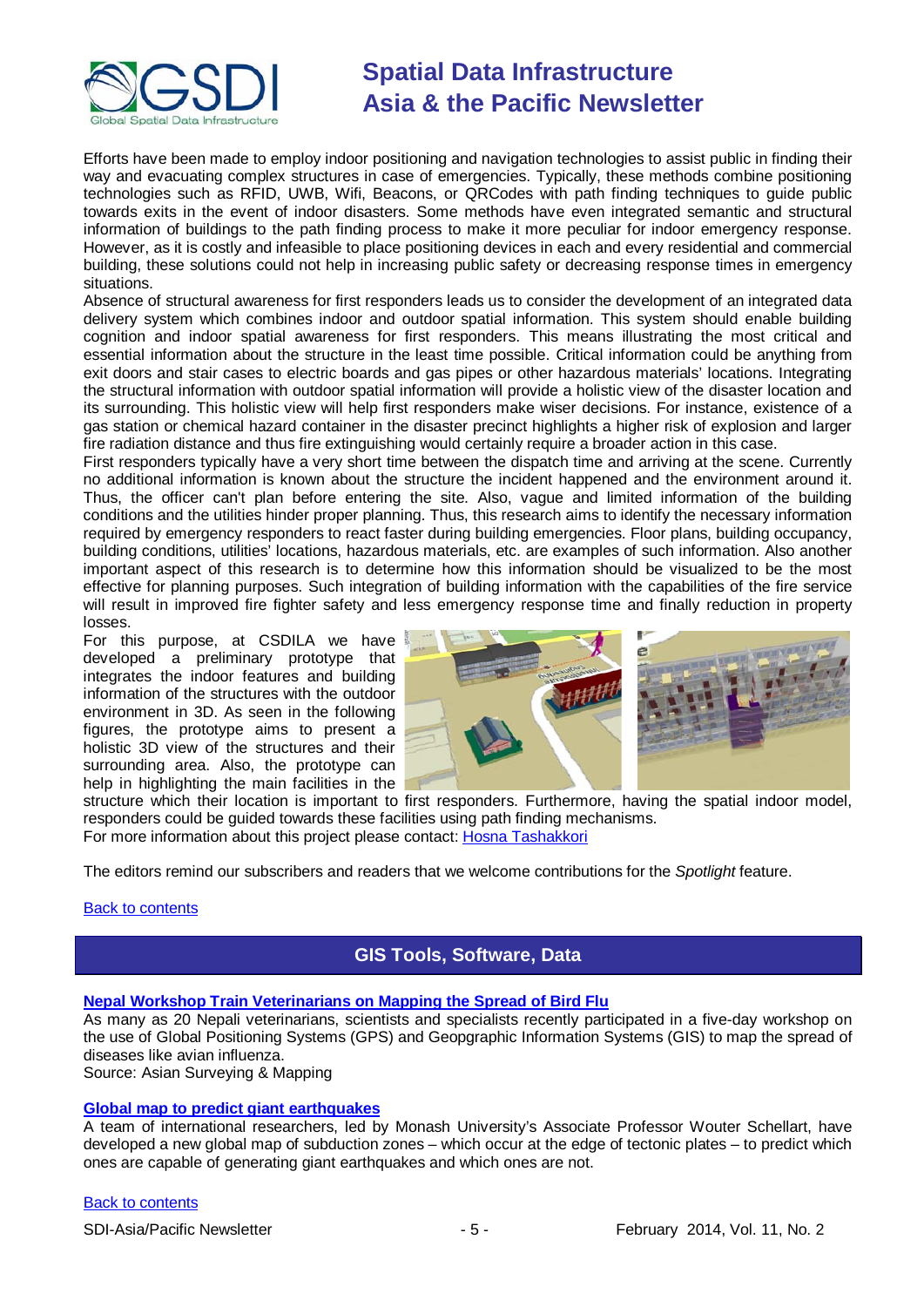

The new research, published in the journal *[Physics of the Earth and Planetary Interiors](http://www.sciencedirect.com/science/article/pii/S0031920113001465)*, comes nine years after the giant earthquake and tsunami in Sumatra in December 2004, which devastated the region and many other areas surrounding the Indian Ocean, and killed more than 200,000 people.

Since then two other giant earthquakes have occurred at subduction zones, one in Chile in February 2010 and one in Japan in March 2011, which both caused massive destruction, killed many thousands of people and resulted in billions of dollars of damage.

Most earthquakes occur at the boundaries between tectonic plates that cover the Earth's surface. The largest earthquakes on Earth only occur at subduction zones, plate boundaries where one plate sinks (subducts) below the other into the Earth's interior. So far, seismologists have recorded giant earthquakes for only a limited number of subduction zone segments. But accurate seismological records go back to only ~1900, and the recurrence time of giant earthquakes can be many hundreds of years.

"The main question is, are all subduction segments capable of generating giant earthquakes, or only some of them? And if only a limited number of them, then how can we identify these," Dr Schellart said.

Source: Monash University News

**See also: [Giant Earthquake Potential Plotted on a Map](http://www.asmmag.com/2012-12-30-14-40-18/feature/6191-giant-earthquake-potential-plotted-on-a-map.html) (Asian surveying & Mapping)** 

#### **[A Nation is Built by Surveyors](http://www.nst.com.my/streets/johor/a-nation-is-built-by-surveyors-1.469194#ixzz2rX47JJHX)**

A surveyor is an esteemed professional. A quantity surveyor manages all costs relating to building and civil engineering projects. He prepares the feasibility or cost study to ensure the viability of the project. He works closely with the architects, contractors, suppliers and property developers, among others. And the job pays well too.

The land surveyor, officially known as geomatic land surveyor, is involved in matters of boundary marking, hydraulic and engineering surveying, and even mapping surveys. He is also an expert in subdivision and partitioning of lands.

Source: [Asian Surveying & Mapping](http://www.asmmag.com/2012-12-30-14-17-42/headlines/6242-a-nation-is-built-by-surveyors.html) and New Straits Times

#### **[New NENA standards document for GIS data: open for public review and comment](https://www.nena.org/news/150734/New-NENA-Standards-Document-available-for-Public-Review-and-Comment.htm)**

National Emergency Number Association (NENA) Standards for the Provisioning and Maintenance of GIS data to ECRF/LVF, NENA-STA-005 (DRAFT) has been [posted to the NENA collaboration website](http://dev.nena.org/apps/group_public/download.php/2910/20131029%20ECRF-LVF%20NENA%20STA-005%20DRAFT%20PubRvw.pdf) (PDF) and is available for Public Review and Comment starting December 20, 2013, and ends on January 16, 2014, at 5PM ET. All comments shall be submitted by going to this [link](http://dev.nena.org/apps/group_public/document.php?document_id=2910&wg_abbrev=csdm-ecrf-lvf) and then selecting "add a comment" just above the title "Document Details." Please complete all requested data and "Save" OR if submitting multiple comments, select "Save and Add Another". Any questions or concerns with submitting your comments please contact the [NENA Committee Resource Manager.](mailto:crm@nena.org)

#### **Executive Overview**

This document defines operational processes and procedures necessary to support the i3 Emergency Call Routing Function (ECRF) and Location Validation Function (LVF). Additionally, this document identifies ECRF/LVF performance and implementation considerations for 9-1-1 Authorities' consideration. The roles and responsibilities of 9-1-1 Authorities vary depending on jurisdictional hierarchy, resource availability, capabilities, service arrangements, and regulations and statutes. As such, 9-1-1 Authorities are expected to work with ECRF/LVF operators to further clarify and/or identify additional required services prior to development and implementation of ECRF and LVF.

Although this document contains references to 9-1-1 Authorities' Geographic Information System (GIS), Public Safety Answering Point (PSAP) equipment, access and call network providers Location Information Servers (LIS), and other core functions of the ESInet, their functionality and operations are out of scope for this document. NENA 08-003, Detailed Functional and Interface Specification for the NENA i3 Solution – Stage 3, contains definition of data structures and detailed functional and interface standards that are referenced in this document.

#### **[Survey of India Takes on World's Biggest Survey](http://www.thehindu.com/news/cities/Tiruchirapalli/soi-takes-up-biggest-survey-on-mapping/article5620108.ece)**

Survey of India has taken up a special project on mapping the country using modernised technique at an estimate of Rs. 1,800 crore. This is considered the 'biggest survey' to be taken up so far across the world, said Swarna Subba Rao, Surveyor General of India, Survey of India (SoI).

…

The current project on mapping would be on the scale 1:10,000 which meant that minute details right from platform, roads,and details of transformers would be available.

SoI had taken up mapping on 6,000-km coastal boundary with .5m contour interval which meant concrete data on the coast.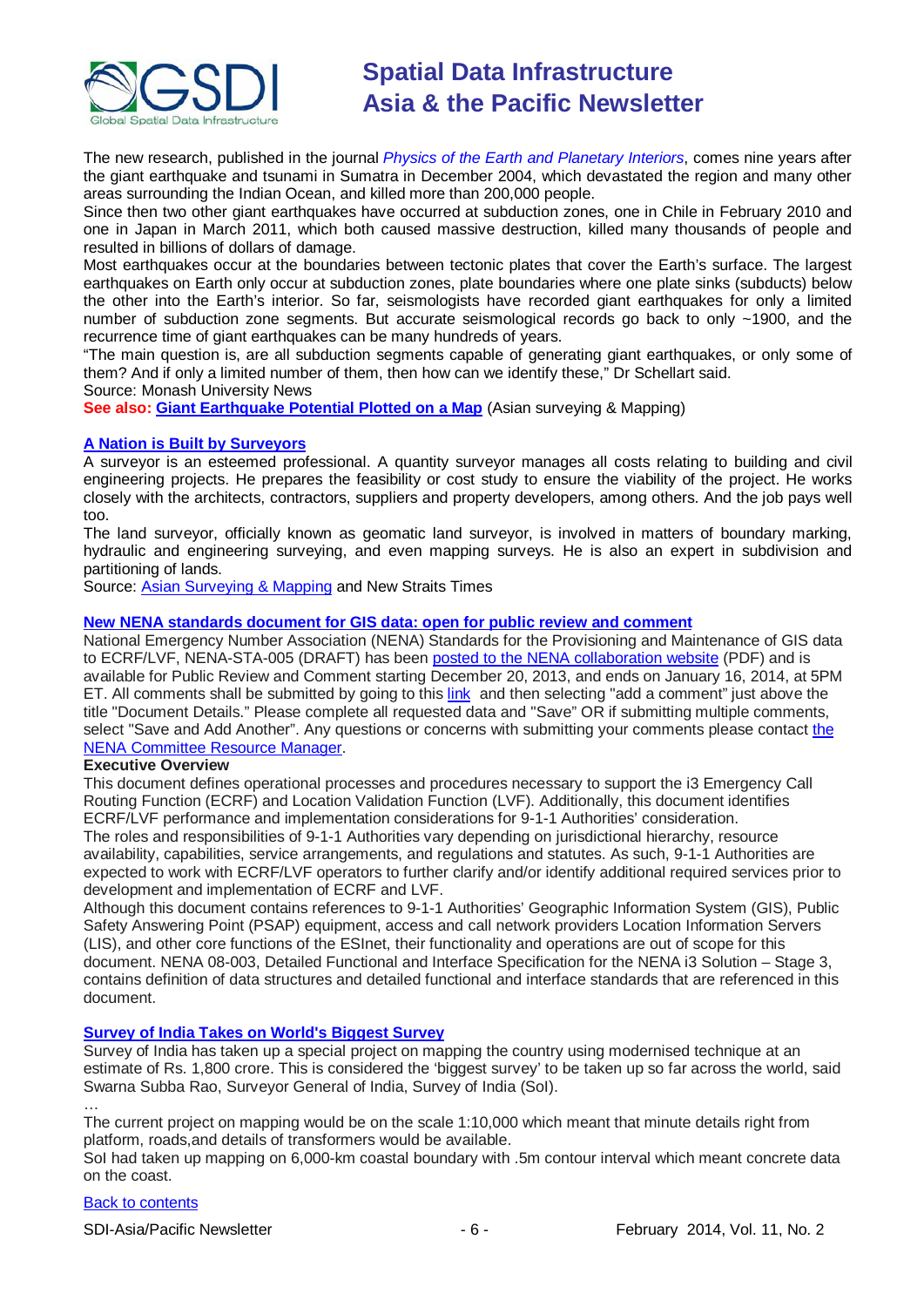

#### Source: [Asian Surveying & Mapping](http://www.asmmag.com/2012-12-30-14-17-42/headlines/6240-survey-of-india-takes-on-world-s-biggest-survey.html) and The Hindu

#### **[Singapore: Developing 3D National Topographic Model](http://www.futuregov.asia/articles/2013/dec/13/singapore-develop-3d-national-topographic-model/)**

The Singapore Land Authority (SLA) is leading a whole-of-government initiative to develop and maintain a 3D National Topographic Model to facilitate the efficient exchange and use of topographic information among agencies.

"Today, topographic plans are produced and kept by separate agencies to serve localised development needs (e.g. for a particular development area). Given the increasing need for accurate 3D information on the as-built environment, there is a need for SLA to take the lead to capture and produce much-needed 3D data for Agencies' critical needs such as flood risk modelling, flight path planning, environment and coastal protection, and many more," says Ng Siau Yong, Director of the Geospatial Division at SLA.

He told FutureGov that this initiative will involve data acquisition in the air and on-ground. SLA will be creating a 3D topographic database allowing efficient maintenance so as to keep the 3D data constantly up-to-date.

A key dataset produced from this project will be the National Digital Elevation Model (DEM). Already, SLA has received many requests from Agencies on this for their planning, operational and developmental needs. Source: FutureGov

#### **[Mapping Pacific maritime boundaries](http://www.sopac.org/index.php/media-releases/1-latest-news/546-mapping-pacific-maritime-boundaries)**

This year Kiribati finalised maritime boundaries with the United States of America.The successful outcome, in September, was the result of the work that the Pacific Island country, along with 12 others, undertook at the Maritime Boundaries and Ocean Governance working sessions at the University of Sydney.

The most recent working session at the University ended on 6 December.

"Technical and legal personnel from these Pacific Island countries have been coming to the University of Sydney for the last six years to secure rights to their marine spaces," said Professor Elaine Baker from the University's School of Geosciences, which hosts the meetings.

"Global interest in marine resources, including fisheries and seabed minerals, and the threat of climate change and sea level rise, has spurred Pacific Island countries to settle their maritime boundaries."

The Cook Islands, for example, has valuable deposits of seabed minerals, many of which are essential to new technologies such as renewable energy and communications equipment. In order for the Cook Islands to capitalise on these resources, they require sound governance frameworks and jurisdictional boundaries.

"Settling maritime boundaries in other areas of the world is often highly contentious, but a striking feature of this region is the cooperative approach," said Professor Baker. "This has resulted in unprecedented progress in settling the boundaries between countries and, at this time, the Pacific leads the world."

Source: [SECRETARIAT OF THE PACIFIC COMMUNITY \(SOPAC\)](http://www.sopac.org/index.php/south-pacific-applied-geoscience-commission) news release

#### **Geoscience [Australia contributes new data and resources to data.gov.au](http://www.finance.gov.au/blog/2014/1/21/geoscience-australia-contributes-new-data-and-resources-to-datagovaau/)**

The [data.gov.au](http://www.data.gov.au/) team are very pleased to announce today that we have added 2,503 new datasets in collaboration with Geoscience Australia and the Department of Communications. The data is hosted by Geoscience Australia and includes current and historical data ranging from full web services to old scientific manuals.

### **PRESS ANNOUNCEMENT FOR RELEASE ON 30<sup>th</sup> JANUARY 2014 - [Contact.](mailto:info@opengeospatial.org)**

#### *The Open Geospatial Consortium and the Small Cell Forum Co-Operate to Develop Support for Indoor Location Based Services*

**The Small Cell Forum**, the independent industry and operator association that supports small cell deployment worldwide, and the**Open Geospatial Consortium** (OGC), a standards consortium working to make spatial information an integral part of the global information infrastructure, today announced that the two bodies have signed a liaison agreement with an initial focus on developing support for location based services within mobile networks based on small cells. Small cells can be used to support location services in a range of indoor locations including: navigation in airports, retail unit location in shopping centers and asset location in hospitals and warehouses.

As part of the agreement the Small Cell Forum and the OGC will cooperatively develop a joint document that indicates to operators which OGC standards are relevant for small cell based location based services within the context of mobile networks and will also exchange technical and marketing information about the use of location based services for small cells and small cell based services.

"The use of small cells in mobile networks around the globe can bring benefits to operators, their customers and society at large," said George Percivall, OGC's Chief Engineer. "Information about the locations of cells, their coverage areas, proximity to barriers, etc. is of critical importance in maximizing the value received by all these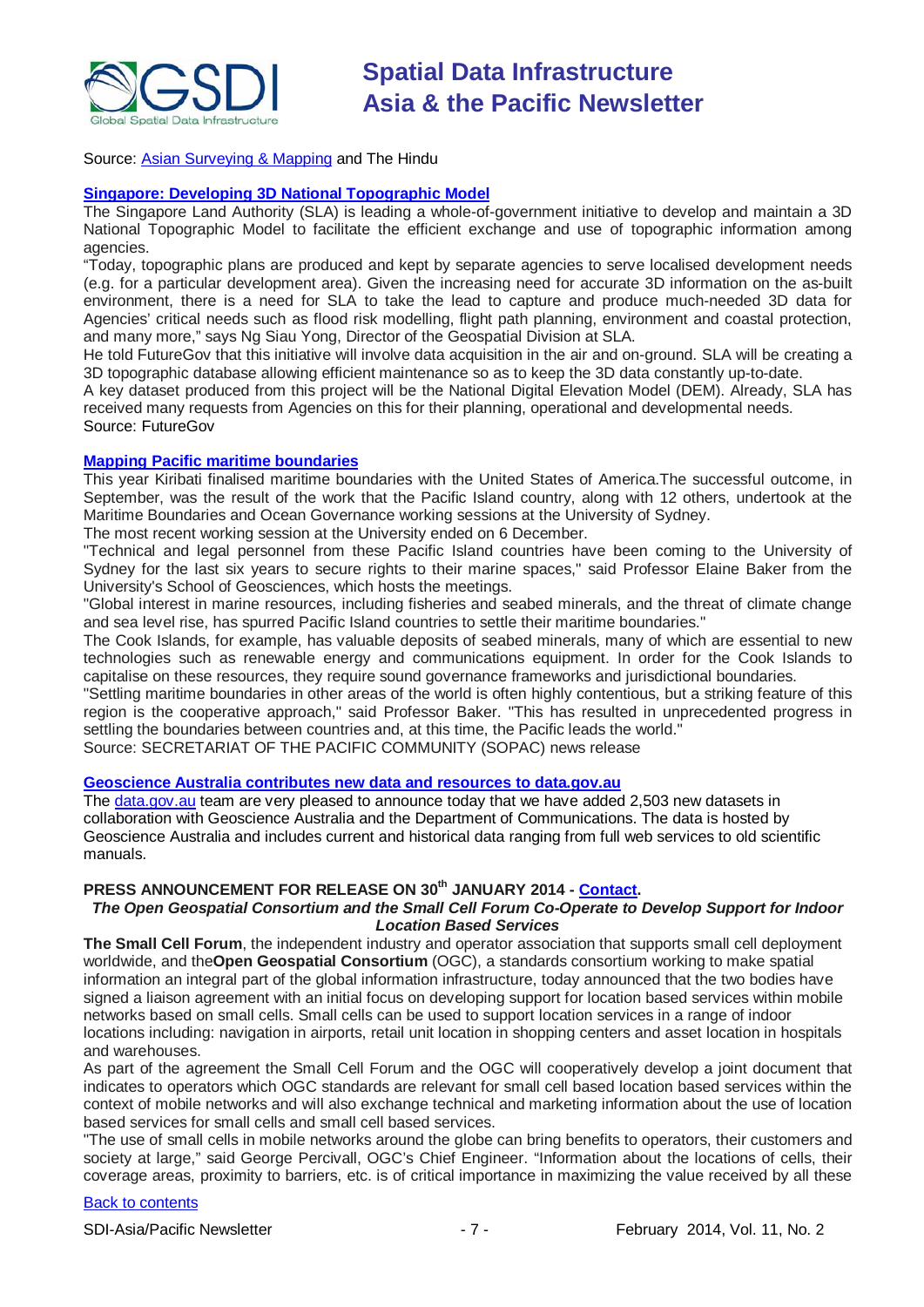

stakeholders. We look forward to working with the Small Cell Forum to help enable the flow of such location information."

"Accurate indoor location information has become a critical component to the mobile user experience," said Andy Germano, Vice President Americas at the Small Cell Forum. "By working together with the OGC the Small Cell Forum can help ensure that mobile operators can provide high quality location information both indoors and out. We look forward to working together to help enable compelling user experiences using location and small cells."

#### **About the OGC:**

The [OGC](http://www.opengeospatial.org/contact) is an international consortium of more than 475 companies, government agencies, research organizations, and universities participating in a consensus process to develop publicly available geospatial standards. OGC standards support interoperable solutions that "geo-enable" the Web, wireless and locationbased services and mainstream IT. OGC standards empower technology developers to make geospatial information and services accessible and useful with any application that needs to be spatially enabled.

#### **About the Small Cell Forum (SCF):**

The **Small Cell Forum**, supports the wide-scale adoption of small cells. Small cells are low-power wireless access points that operate in licensed spectrum, are operator-managed and feature edge-based intelligence. They provide improved cellular coverage, capacity and applications for homes and enterprises as well as metropolitan and rural public spaces. They include technologies variously described as femtocells, picocells, microcells and metrocells. The Forum has in excess of 150 members including 68 operators representing more than 3 billion mobile subscribers – 46 per cent of the global total – as well as telecoms hardware and software vendors, content providers and innovative start-ups.

#### <span id="page-7-0"></span>[Back to contents](#page-0-0)

### **News from abroad**

*"This section has been included to highlight some of the developments happening outside the region which demonstrate SDI in action.*



#### **Webmap – [The toll of the anti-vaccination movement](http://www.latimes.com/business/hiltzik/la-fi-mh-antivaccination-movement-20140120,0,5576371.story?fb_action_ids=630862716961002&fb_action_types=og.likes&fb_ref=s%3DshowShareBarUI%3Ap%3Dfacebook-like&fb_source=other_multiline&action_object_map=%5b14031822965)**

This interesting webmap tip comes via the LA Times… The toll of the anti-vaccination movement. From the LA Times – Aaron Carroll today offers a graphic depiction of the toll of the anti-vaccination movement. It comes from a Council on Foreign [Relations](http://www.cfr.org/interactives/GH_Vaccine_Map/#map) [interactive](http://www.cfr.org/interactives/GH_Vaccine_Map/#map) map of "vaccine-preventable outbreaks" worldwide 2008-2014. A couple of manifestations stand out. One is the prevalence of measles in Europe especially Britain — and the U.S. Measles is endemic in the underdeveloped world because of the unavailability of the MMR (measles, mumps and rubella) vaccine. But in the developed world it's an artifact of the anti-vaccination movement, which has associated the vaccine with autism.

Source: LA Times and [GISuser blog](http://blog.gisuser.com/2014/01/22/webmap-the-toll-of-the-anti-vaccination-movement/)

#### **[South Africa: Geomatics Profession Act](http://www.sabinetlaw.co.za/land-reform/articles/geomatics-profession-act-signed)**

The Geomatics Profession Act which aims to promote a high standard of professional conduct for geomatics practitioners was signed this week by President Jacob Zuma.

The act provides for the transformation of the geomatics profession and the establishment of the South African Geomatics Council as a juristic person and its facilitation of accessibility to the geomatics profession. The geomatics practitioner collects and assesses geographic information and applies that information in the efficient administration of land, sea and structures.

The act also provides for:

- Different categories of registered persons and branches in the geomatics profession.
- The identification of areas of work to be performed by the different categories of registered persons.
- The recognition of certain voluntary associations by the council.
- The measures designed to protect the public from unethical geomatics practices.
- Measures in order to maintain a high standard of professional conduct and integrity in the profession.
- The establishment of disciplinary mechanisms and an appeal board.

The Geomatics Profession Act repeals the Professional and Technical Surveyors' Act (1984).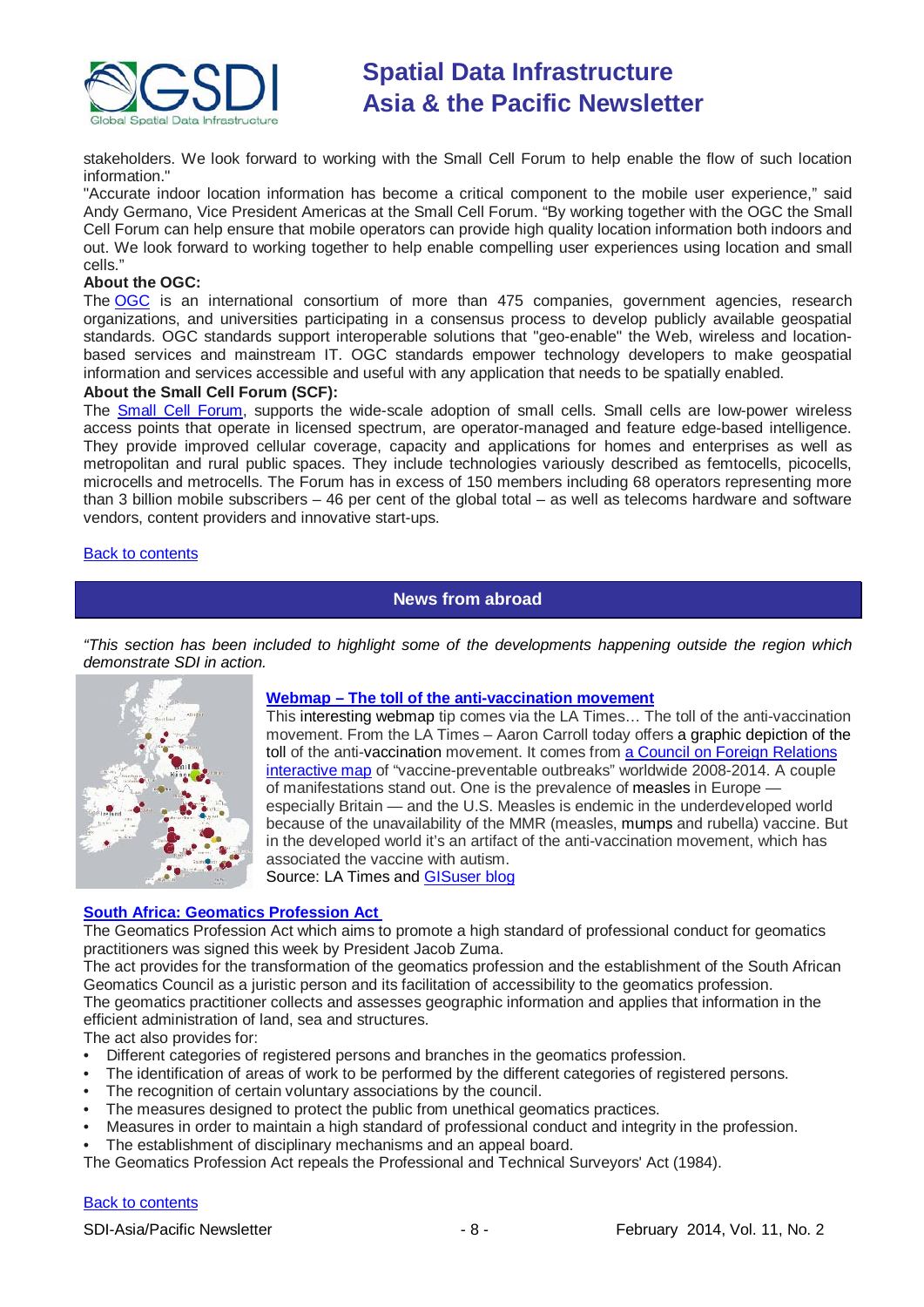

The explanatory summary of the bill was published by the Department of Rural Development and Land Reform in Gazette 35801 on 22 October 2012 and the bill was tabled in parliament on 7 March 2013. The bill was passed in the National Assembly on 20 June 2013, was assented to by the President on 9 December 2013 and published in Gazette 37142 on 11 December 2013. See [Geomatics Profession Act.](http://www.gov.za/documents/download.php?f=205626)

#### **The Advisory Board of the "Geo for All" initiative.**

- \* Professor Georg Gartner (ICA President & co-chair)
- \* Jeff McKenna (OSGeo President & co-chair)
- \* Professor Josef Strobl
- \* Professor Marguerite Madden
- \* Professor Mike Jackson
- \* Sven Schade
- \* Gavin Fleming
- \* Sergio Acosta y Lara
- \* Dr Chris Pettit
- \* Professor Venkatesh Raghavan
- \* Geoff Zeiss
- \* Jeroen Ticheler
- \* Phillip Davis
- \* Arnulf Christl
- \* Professor Maria Brovelli
- \* Dr Rafael Moreno

The [ICA-OSGeo Lab network](http://www.geoforall.org/) is a joint initiative of the [Open Source Geospatial Foundation](http://osgeo.org/) (OSGeo) and the [International Cartographic Association](http://icaci.org/) (ICA). The ICA and OSGeo Presidents will be the co-chairs and permanent members of the Advisory Board. Others will have 3 year term starting date of the Advisory Board being constituted (1 Dec 2013). The Advisory Board has brought together excellent range of expertise (academia, government, industry) and geographical distribution (we have nearly all continents covered). Also it brought together members from other key communities ISPRS, AGILE, INSPIRE, UNIGIS etc. which will make sure is it a fully inclusive global initiative. The Advisory Board will meet once every six months by telemeeting and AB members will keep an eye on the developments and provide strategic advice to the initiative through various forums.

While there has been tremendous growth in geospatial technology over the last few decades, the number of universities offering courses in geospatial science has not kept pace. Free and open geographic information (GI) software helps make geospatial education available to students from economically poor backgrounds worldwide (removing the need for high cost proprietary GI software). Our key aim is to make it possible for students in developing and poor countries to be also able to get geospatial education. This initiative will bring more opportunities for geospatial education worldwide. Over 50 Open Source Geospatial Labs have already been established in universities around the world as part of this initiative in just two year's time, and we will be establishing over 100 research labs worldwide by September 2014.

We will have over 500 labs established worldwide in the next five years making us the biggest geospatial education and research network in the planet and we now have a good team of experts to guide us for the future. Welcome to all members of the Advisory Board and we are looking forward for their advice and ideas for expanding this education initiative globally.

We thank all of you for your strong support for this education initiative and it is very happy for us that our initiative has now grown rapidly from very humble beginnings and is helping to widen the benefits of geospatial education opportunities to thousands of students worldwide.

#### **[Read World News on the Map via the Esri News story map](http://esripm.maps.arcgis.com/apps/MapTour/index.html?appid=9709a277bc714b97a1bfe1406023e5c2&webmap=c13b1fd7be464cdf86bf885939593e21)**

The ultimate news map! This fabulous Esri Storymap lets you read 86 different English language newspapers around the globe. You've seen the cool and informative Esri news maps no doubt. Well, this one is really fun, clever, and quite informative. Browse and wander around the map to discover major newspapers. Hover over a red city icon and click to reveal a nicely formatted browser window appear displaying the city newspaper for you to enjoy. There's dozens of papers available from Honolulu, to Anchorage and New York and many places in between – great stuff Esri! Oh, and you aren't limited to the USA as you can enjoy and read papers all around Europe, South America and all around the Globe.

Source: [GISuser blog](http://blog.gisuser.com/2014/01/09/read-world-news-on-the-map-via-the-esri-news-story-map/) and ESRI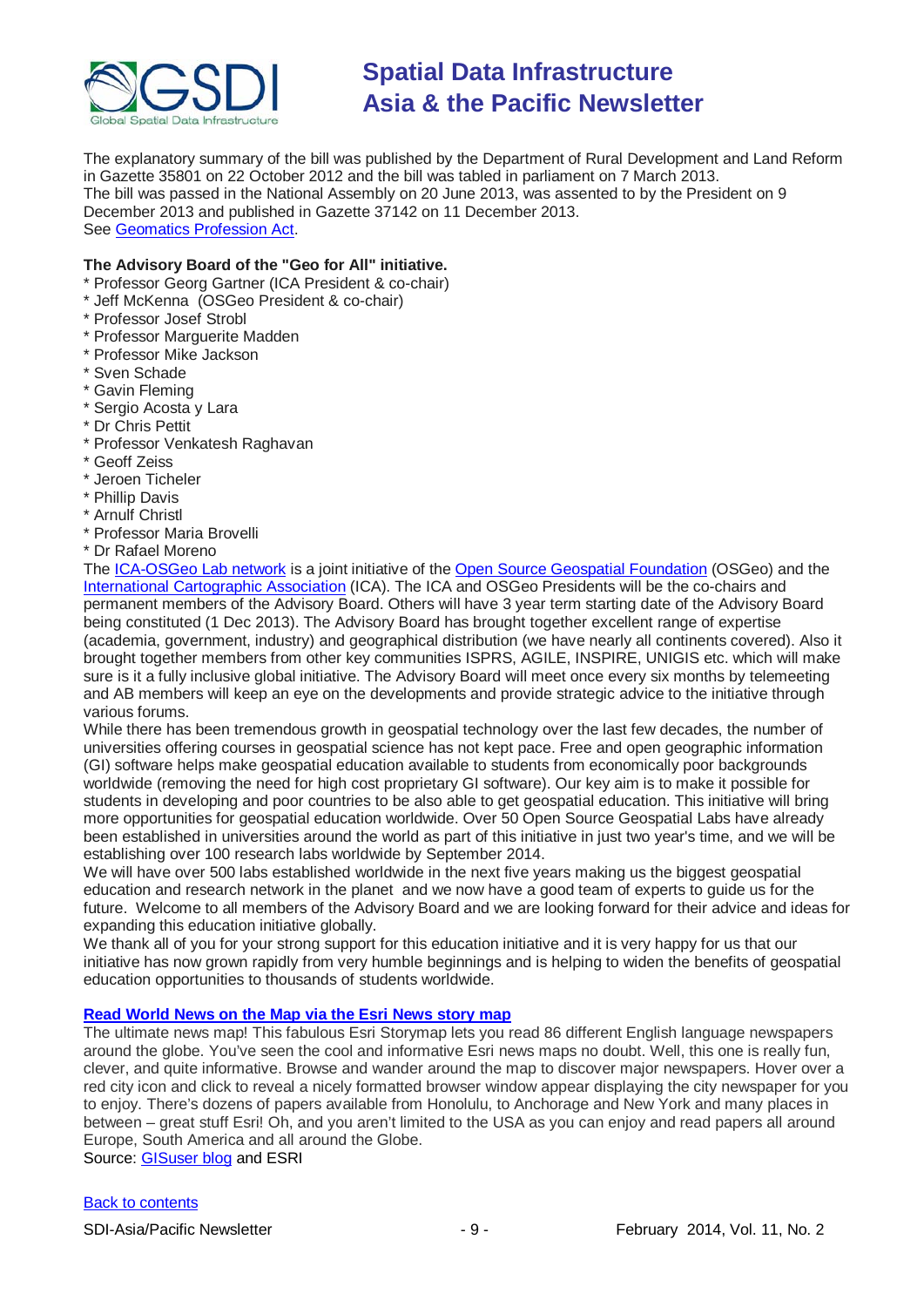

### **Articles**

<span id="page-9-0"></span>**Article under review,** *International Journal of Spatial Data Infrastructures Research* Authors: Aoife Corcoran, Zorica Nedović-Budić, [INSPIRE in the Trenches](http://ijsdir.jrc.ec.europa.eu/index.php/ijsdir/article/view/345) **Abstract**

The availability of, access to and sharing of spatial data is of increasing importance for urban areas as they face the transition towards urban resilience and sustainability in a response to challenging local and global issues. Coinciding with this, the European Commission introduced the INSPIRE Directive in 2007 which aims to improve the spatial data sharing process and interoperability of environmental spatial data across Europe. Yet how effective the INSPIRE Directive has been on an urban level remains largely unexplored. In order to examine how well INSPIRE's urban stakeholders are being impacted by the Directive this paper evaluates the data sharing process of a European Framework Programme 7 project against the INSPIRE Implementing Rules (IR). The FP7 project presents an interesting case study as it undertook a data sharing process whereby seven different data layers from across ten different European cities all within the INSPIRE jurisdiction were shared. We review the level of application of the urban data layers to the IR and the impact the local and regional considerations of the rules have on efforts to achieve technical and non-technical interoperability of spatial data on an urban level across Europe

**Keywords:** INSPIRE, interoperability, urban data, SDI

#### **[India: NSDI status and the road ahead](http://mycoordinates.org/nsdi-in-india-status-and-the-road-ahead/)**, Coordinates Magazine, December 2013

During the XII Plan (2012-2017), NSDI is being upscaled to develop the National Geographical Information System (NGIS) by setting up of a National Data Registry, a National Geo-spatial Platform, and development of products/ application services for a select group of end users.

Over the years, a robust network of shareholders has been installed and sustained for provision of various webbased services in an interoperable form over the web. Utility of Geo Portals, Standard Specifications, Spatial Data Reengineering, Interoperapability etc. has been demonstrated with the involvement of the Advanced Laboratory on Geo- Information Science & Engineering at IIT Bombay and the network of R & D Institutions of Natural Resources Data Management System (NRDMS). These are being adopted and used by the NSDI Shareholders. Required capacities are being built in various organisations and agencies at the National and State levels to operationalise Spatial Data Nodes for provision of web-based Data Services. There is a greater degree of awareness about NSDI Web Services amongst the Stakeholders and End Users. However, the gap exists between end user's access to Data Services and their effective utilisation in decision support. NSDI is thus currently migrating itself from the present 'Data Space' to 'Product Space' to meet the aspirations of the NSDI Shareholders and the Stakeholders.

This paper was presented at [NSDI 13, IIT Bombay](http://www.nsdi-2013.in/) during November 29-30, 2013.

**[Why a journalist should use GIS –](http://richybedford.wordpress.com/2014/01/10/why-journalists-sould-use-geographic-information-systems-gis-the-views-of-leading-data-journalism-experts/) Views from the leading experts** by [Richard Bedford](http://richybedford.wordpress.com/)

#### <span id="page-9-1"></span>[Back to contents](#page-0-0)

### **Books and Journals (including Videos and Web publications)**

#### **CALL for PAPERS: Geospatial Semantic Array Programming**

[Earthzine,](http://www.earthzine.org/) an IEEE-sponsored online scientific journal, is soliciting articles of 800-3,000 words for its second quarter theme of 2014 on **Geospatial Semantic Array Programming** (GeoSemAP). We seek contributions from all regions of the globe, addressing environmental transdisciplinary research in which a concise integration of array-based semantics and array programming, geospatial tools and a modular composition of datatransformation models are exploited for geospatial problems within the paradigm of Semantic Array Programming. This theme specifically focuses on wide-scale transdisciplinary modelling for environment (WSTMe) as a scientific challenge with an increasingly important role in allowing strategic policy-making to be effectively discussed and programmed with the support of robust science. See the [call for papers](http://www.earthzine.org/2013/12/18/call-for-papers-geospatial-semantic-array-programming/) OR [download it in PDF.](http://www.earthzine.org/wp-content/uploads/2013/12/Call-For-Papers-GeoSemAP.pdf)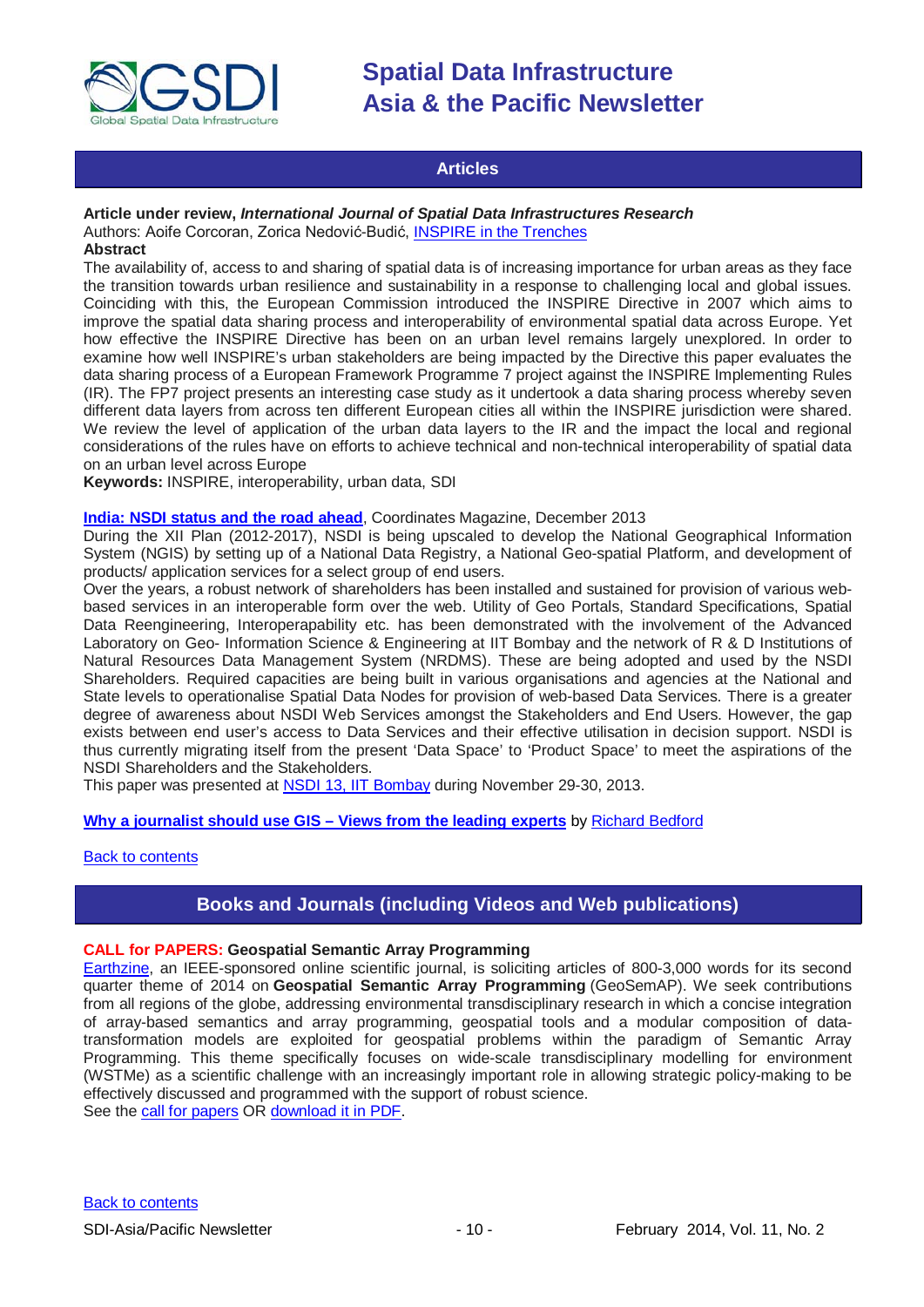

#### **Call for papers: Special Issue on Sensing Technologies for Intelligent Urban Infrastructures**, [IEEE Sensors Journal](https://docs.google.com/viewer?a=v&pid=sites&srcid=ZGVmYXVsdGRvbWFpbnxwYXNoaXNofGd4OmIxOWY2ZmY0MmM4MGJhZg)

Urbanization growing globally has brought in a need to rethink how future cities and infrastructures will look like. A future urban infrastructure should be able to cater for diverse socio-economic needs relating to aspects such as energy use, environment and natural resources, health and well-being, safety and transportation. In particular, sensing technologies will play a critical role in realizing smart and sustainable urban infrastructures, for instance for monitoring and intelligent decision-making, sensor-driven actuation of urban control processes, as well as driving big urban sensor data solutions.

Potential topics for contributions to this special issue may include (but are not limited to):

- innovative sensor technologies
- sensor processing techniques
- sensor architectures and interfaces
- connected sensors
- sensor-driven analytics and services
- Big Sensor Data solutions
- These topics should be addressed in relation to intelligent urban infrastructure domains such as:

• Energy monitoring and management: Sensing solutions in smart grids for reliable and efficient power distribution, monitoring and management of in-building and outdoor facilities;

• Environment and natural resource management: Sensing environmental parameters for advanced monitoring of air and water quality, and disease spreads;

• Safety: Sensing technologies for emergency response, crowd-management, outdoor infrastructure lighting for better illumination and safety;

• Transportation: Sensors for traffic flows and optimized traffic management, sensing technologies for connected vehicles for sustainable transportation solutions.

#### **Deadlines** (tentative)

Manuscript submission: March 1, 2014

Manuscript decision upon peer-review: May 15, 2014

Final decision upon peer-review of revised manuscript: August 1, 2014

Final manuscript due: September 1, 2014

Tentative publication: December, 2014

#### **Guest Editors**

[Ashish Pandharipande,](mailto:pashish@ieee.org) Philips Research, The Netherlands

[Francesco Calabrese,](mailto:fcalabre@ie.ibm.com) IBM Research, Ireland

[Hock Beng Lim,](mailto:limhb@ntu.edu.sg) Nanyang Technological University, Singapore

[Ram Rajagopal,](mailto:ramr@stanford.edu) Stanford University, USA

**Note to Prospective Authors:** The submissions should contain a clear discussion on how the work presented would contribute towards smart urban infrastructures (absence of which would lead to rejection). All papers shall undergo the standard IEEE Sensors Journal peer review process. Manuscripts must be submitted on-line, via the [portal.](http://sensors-ieee.manuscriptcentral.com/) When submitting, please indicate in the "Manuscript Type" roll down menu that the paper is intended for the "Sensing Technologies for Intelligent Urban Infrastructures" Special Issue, and also by *email to Ms.* [Alison Larkin.](mailto:a.larkin@ieee.org) Authors should suggest names of qualified reviewers for their manuscript in the space provided for these recommendations in Manuscript Central. For manuscript preparation and submission, please follow [the guidelines in the Information for Authors](http://www.ieee-sensors.org/journals) at the IEEE Sensors Journal web page.

#### **CALL for PAPERS: [Special Issue "NeoGeography and WikiPlanning 2014"](http://www.mdpi.com/journal/futureinternet/special_issues/neogeography-wikiplanning-2014)**

A special issue of Future Internet

#### **Deadline for manuscript submissions: 15 March 2014**

The special issue will examine the creation, diffusion, and use, through the web, of geographic information and focuses particularly on the Web 2.0 phenomenon, so as to understand how the interaction between producers and non-expert users can modify the traditional fundamentals of map making, which is one of the most ancient forms of human expression. Other than IT and spatial experts (or spatially aware professionals or academics), the issue's topic should be attractive for people not directly dealing with such 2.0 spatial issues, but who are active as scholars in spatially related disciplines (*i.e.*, geography, geoscientists, spatial economists, spatial planners, *etc*.). These scholars can contribute with a vision on the role of the "traditional" mainstream subject and their relationship with such new instruments and tools.

The special issue represents an opportunity for provocative debate and reflection on the roles of both traditional disciplines*(e.g*., geography, economics, planning, *etc*.) and of new ones (*e.g.*, GI sciences, image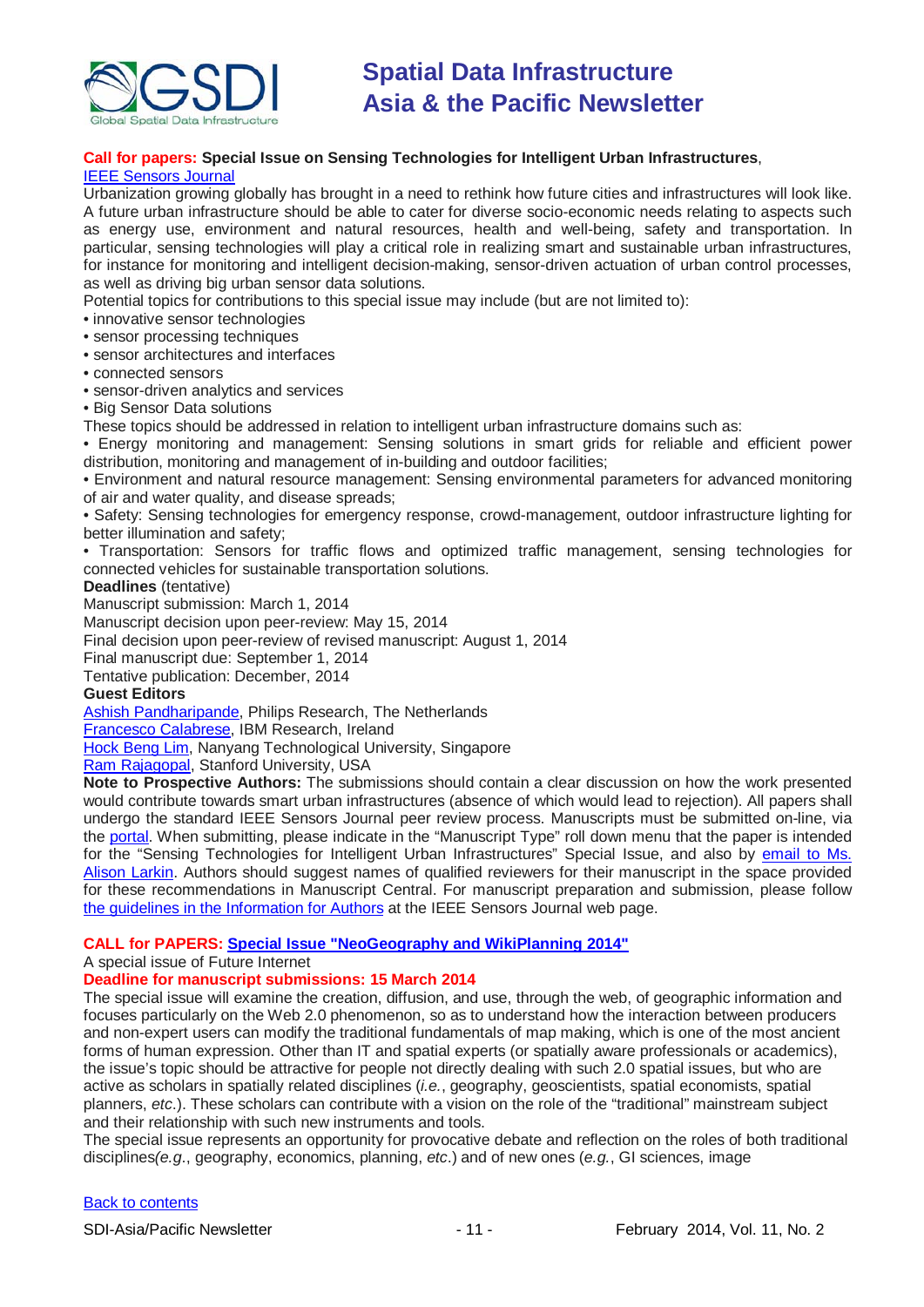

processing, *etc.*) in comparison with the bottom-up blossoming of uncontrolled, nearly anarchical geographical expressions.

### **CALL for PAPERS: [Earth Science Informatics, Special Issue](http://tw.rpi.edu/media/latest/ESIN_SeS_CFP.pdf)** ‒ **Semantic e-Science - Call for papers Full papers due: March 15, 2014**

As the volume, complexity, and heterogeneity of data resources grow, scientists increasingly need new capabilities that rely on "semantic" approaches (e.g., in the form of ontologies and vocabularies — machine encodings of terms, concepts, and relations among them) to help understand the meaning of data. The field of semantic e-Science fosters the growth and development of data-intensive scientific applications based on semantic methodologies and technologies, as well as related knowledge-based approaches. In recent years, semantic methodologies and technologies have been gaining momentum in e-Science areas such as solarterrestrial physics, geology, ecology, oceanography, meteorology, and life sciences, to name a few. The developers of e-Science infrastructures are increasingly in need of semantic-based methodologies, tools, and middleware. This infrastructure will in turn facilitate scientific knowledge modeling, logic-based hypothesis checking, semantic data integration, application composition, integrated knowledge discovery and data analysis for different scientific domains, and building systems for use by scientists, students, and, increasingly, nonexperts.

This special issue invites research papers that demonstrate how semantic methodologies and technologies are currently meeting scientific or engineering goals in Earth and space science domains. Papers should highlight the innovative designs, methods or applications associated with the semantic

technologies. Review papers presenting state-of-the-art knowledge about a subject in semantic e-Science and methodology and software papers about a new algorithm or software package are also welcome. Authors should prepare their papers following the instructions for authors provided by Earth Science Informatics. Papers should be submitted on-line indicating the special issue "Semantic e- Science". Authors may contact a guest editor about their intention to submit, including a short description of the intended submission.

[Earth Science Informatics is a widely indexed and circulated international journal](http://www.springer.com/earth+sciences+and+geography/journal/12145)

#### **CALL for PAPERS: [Special Issue "Earth Observation for Water Resource Management in Africa"](http://www.mdpi.com/journal/remotesensing/special_issues/water_management_in_africa)** Remote Sensing Journal **Deadline for manuscript submissions: March 31, 2014**

The concept of Integrated Water Resource Management (IWRM) is seen as an opportunity to help manage water variability and the wide spread water scarcity in Africa. One key component missing from IWRM in Africa is the limited knowledge of the available extent and quality of water resources at basin level. Earth Observation (EO) technology can help fill this information gap by assessing and monitoring water resources at adequate temporal and spatial scales. The goal of this Special Issue is to understand and demonstrate the contribution which satellite observations, consistent over space and time, can bring to improve water resource management in Africa. Possible EO products and applications range from catchment characterization, water quality monitoring, soil moisture assessment, water extent and level monitoring, irrigation services, urban and agricultural water demand modeling, evapotranspiration estimation, ground water management, to hydrological modeling and flood mapping/forecasting. Some of these EO applications have already been developed by African scientists within the 10 year lifetime of the TIGER initiative: [Looking after Water in Africa,](http://www.tiger.esa.int/) whose contributions are intended to be the starting point of this Special Issue and is only one example of the wide range of activities in the field. Contributions from the entire African and international scientific community dealing with the challenges of water resource management in Africa are the target of the special issue. In the years to come, an ever increasing number of international EO missions, such as the Landsat, ALOS, CBERS and RESOURCESAT mission suites, the family of Sentinel missions and the SMAP mission, will provide an unprecedented capacity to observe and monitor the different components of the water cycle. This Special Issue aims also at reviewing the latest developments in terms of new missions as well as related EO products and techniques that will be available in the near future to face some of the major challenges for IWRM in Africa.

#### **Digital Earth report available**

The *[D\\_City: Digital Earth | Virtual Nations | Data Cities](http://dcitynetwork.net/manifesto)* report has been updated and printed, thanks to its sponsor, the Intergovernmental Group on Earth Observations (GEO).

GEO and the International Society for Digital Earth (ISDE) jointly announced the report's launch at the ISDE conference in Kuching, Malaysia, in August 2013. The 172-page document - a 'thorough snapshot' of current contributions to the G8/GEO-co-ordinated Global Earth Observation System of Systems (GEOSS) project - was, notably, edited by two Australians: Davina Jackson and Richard Simpson, two leaders of the ISDE's digital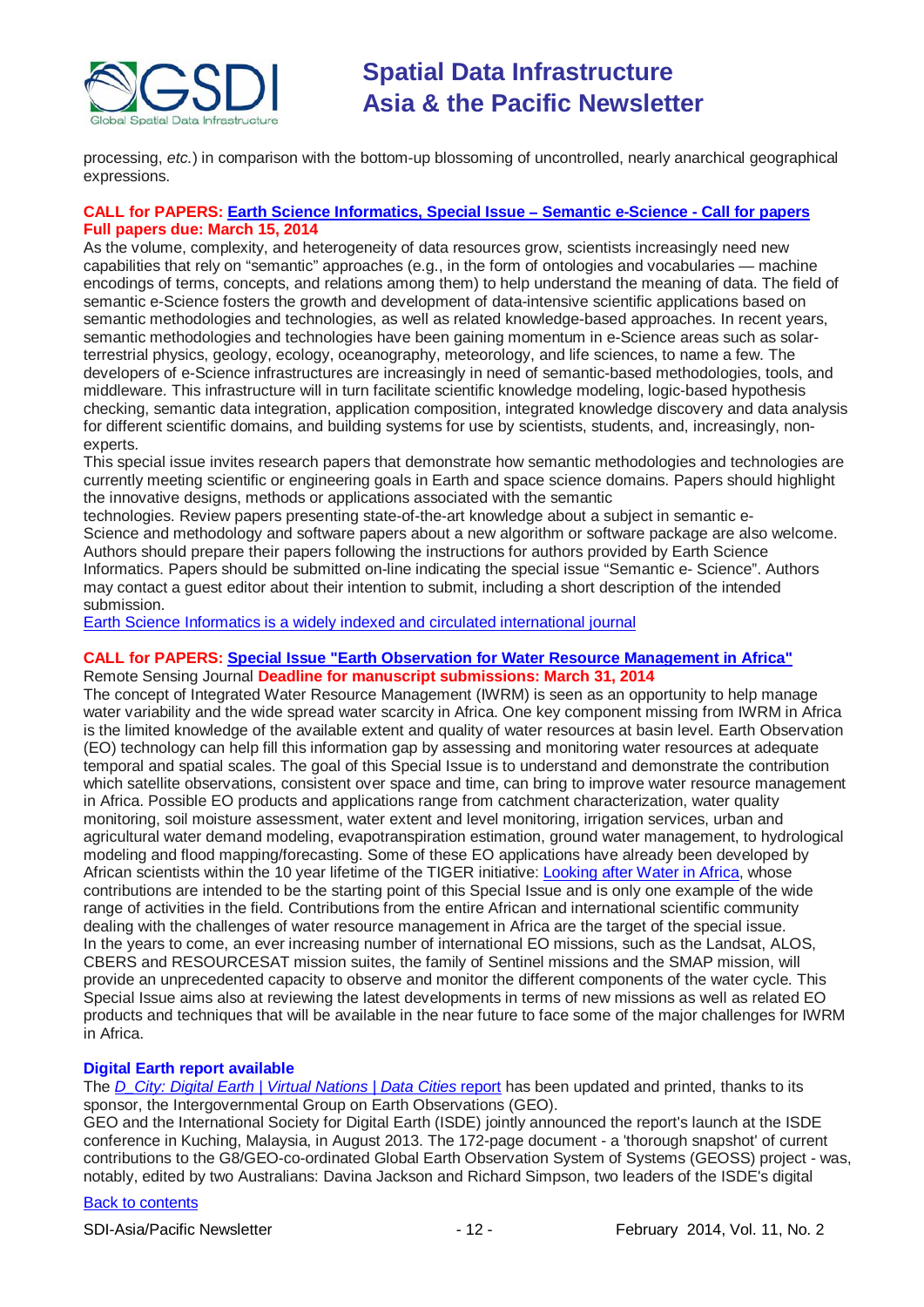

cities working party. They collaborated on D\_City (the 'D' being defined as 'dynamic digital data design for decent development') to help educate next-generation urban development professionals about effective ways of using geospatial technologies.

Since the ISDE Kuching release, two more print runs of the report have been circulated to leaders of key stakeholder organisations across the northern hemisphere.

The current update includes a 'Postscript' summary of latest advances supporting the GEO co-ordinated 'global Earth observations system of systems' (GEOSS) project.

The report has been online (originally as a preview for comment) since early 2012, and can be viewed at the D-City website.

Editorial Board members for the D\_City report include GEO's Secretariat Director, Barbara Ryan and ISDE leaders Tim Foresman (associate editor), Massimo Craglia, John van Genderen, Michael Goodchild, Milan Konečný, and Abbas Rajabifard. Other ISDE leaders, including president John Richards, secretary general Guo Huadong, Alessandro Annoni and Peter Droege, provided comments for a special feature titled 'Debating the Data Deluge'.

### **[GSDI and IGS Global News, Volume 4 Number 1 for 2014 \(January 2014\)](http://www.gsdi.org/newsletters#GSDI) (PDF)**

**[MMA Location Terminology Guide](http://www.mmaglobal.com/location-terminology-guide)**

**[World Disasters Report 2013: Focus on technology and the future of humanitarian action](http://www.ifrc.org/PageFiles/134658/WDR%202013%20complete.pdf)**

#### **[2013 Tasmanian Bushfires Inquiry Report](http://www.dpac.tas.gov.au/divisions/osem/2013_tasmanian_bushfires_inquiry_report/2013_tasmanian_bushfires_inquiry_report)**

#### **[Disaster Risk Management in Asia and the Pacific Issues Paper \(April 2013\)](http://www.pacificdisaster.net/pdnadmin/data/original/ADB_2013_DRM_Asia_Pacific.pdf)**

#### **D\_City: New report on modelling Earth systems for climate and environmental solutions**

The world's first comprehensive 'snapshot' report on how science and technology leaders are supporting the 'global Earth observation system of systems' (GEOSS) project. Titled *D\_City: Digital Earth | Virtual Nations | Data Cities*, the report has been produced to explain to urban development professionals the emerging 'Google era' of satellite Earth observations and geospatial science and technologies for modelling climate-related environmental solutions.

Co-edited by urbanists and scientists leading the digital cities working party of the International Society for Digital Earth, the book's first printings have been sponsored by the Group on Earth Observatons secretariat in Geneva, led by Ms Barbara J. Ryan.

GEO is supporting D\_City's proposed 'network concept diagram' for the GEOSS project – which suggests a new stream of 'Virtual Nations' projects and increasing integrations of computer modelling the stocks and flows of nature, buildings and cities.

The GEO news article is at [earthobservations.org.](http://earthobservations.org/) The report (with downloadable PDF) is available from [dcitynetwork.net/manifesto.](http://dcitynetwork.net/manifesto) Printed copies can be ordered from DCity at [info@dcitynetwork.net.](mailto:info@dcitynetwork.net) The media release is at [http://dcitynetwork.net/wp-content/uploads/2013/09/GEOISDE-Data-Cities-press](http://dcitynetwork.net/wp-content/uploads/2013/09/GEOISDE-Data-Cities-press-release.pdf)[release.pdf](http://dcitynetwork.net/wp-content/uploads/2013/09/GEOISDE-Data-Cities-press-release.pdf) . A blogpost with links to press coverage of the report is at [http://dcitynetwork.net/2013/09/geo](http://dcitynetwork.net/2013/09/geo-sponsors-first-printings-of-d_city-report/)[sponsors-first-printings-of-d\\_city-report/](http://dcitynetwork.net/2013/09/geo-sponsors-first-printings-of-d_city-report/)

#### **[NewGeography website](http://www.newgeography.com/)**

#### **[Mapping London blog](http://mappinglondon.co.uk/)**

#### **[LandScan: a news update from Land Information New Zealand, Issue 66](http://www.linz.govt.nz/sites/default/files/docs/supporting-info/about-linz/publications/landscan-201303.pdf) (September 2013)**

In this issue...

- International acclaim for the LINZ Data Service
- Property rights reputation remains high
- LINZ establishes Crown Land Centre of Expertise
- Location-based information to boost Canterbury recovery
- First new nautical paper chart produced in-house
- LINZ takes learners on a geospatial adventure
- Stakeholder survey thanks for your feedback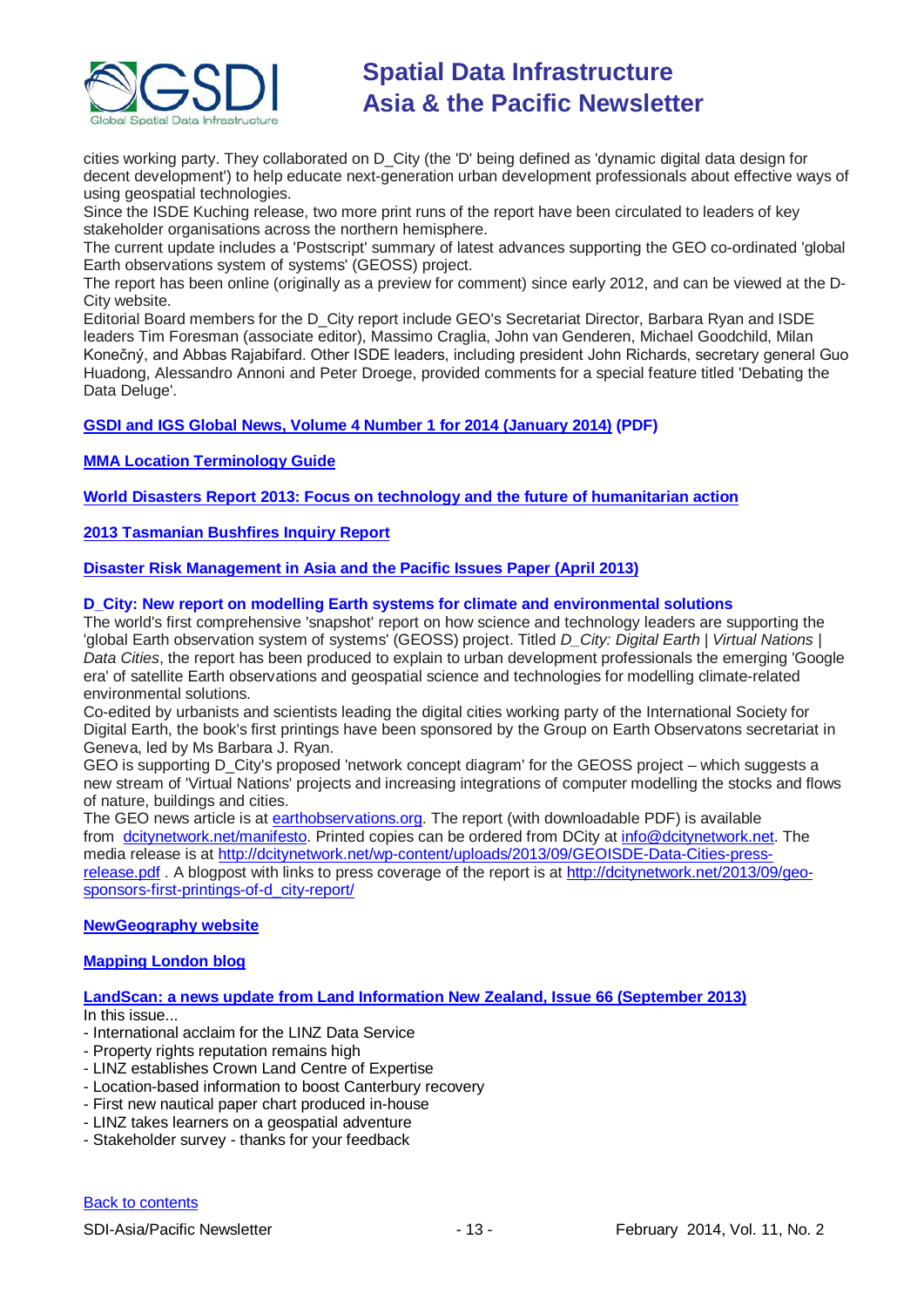

#### **[Borderlines blog from the New York Times](http://opinionator.blogs.nytimes.com/category/borderlines/)**

Countries are defined by the lines that divide them. But how are those lines decided — and why are some of them so strange? Borderlines explores the stories behind the global map, one line at a time.

#### by Frank Jacobs

Frank Jacobs is a London-based author and blogger. He writes about cartography, but only the interesting bits. His other blog is [Strange Maps](http://bigthink.com/blogs/strange-maps)

#### Blog of **Ragnvald [Larsen, geographer](http://www.mindland.com/wp/)**

Geographer working with maps at the Norwegian Directorate for Nature Management. Part of his job is to contribute to development aid projects.

Steve Goldman's **[Map Fodder](http://www.mapfodder.com/index.html)** website

#### **[Location matters: spatial standards for the Internet of Things](http://www.itu.int/dms_pub/itu-t/oth/23/01/T23010000210001PDFE.pdf)**

[ITU-](http://newslog.itu.int/archives/148)T's latest Technology Watch report introduces readers to location (spatial) standards and their role in enabling the Internet of Things, describing how communications infrastructure has increased people's associations with the natural and built environment as well as how this can be leveraged to improve governance and service delivery by revealing new insights into how we interact with one another and the services and infrastructures that surround us.

Authored by staff and members of the Open Geospatial Consortium (OGC), with support from ITU-T, the report is titled "Location matters: Spatial standards for the Internet of Things" and can be [downloaded](http://www.itu.int/dms_pub/itu-t/oth/23/01/T23010000210001PDFE.pdf) free of charge.



The report discusses the technologies and standards emerging in support of location-based services (LBS), analyzing shortfalls in interoperability and highlighting where global standardization can tap the full potential of these fast-maturing technologies and the valuable data they return.

Spatial standards' role in the marketplace is critiqued with a view to uncovering clear trends or market drivers, and readers will discover that location matters in a wide range of sectors, with examples being made of emergency and disaster management and response; smart infrastructure; smart water management; and, of course, transportation.

The report goes on to describe the spatial standards landscape, looking at the activities of the involved standardization bodies and concluding with an analysis of the greatest obstacles to be overcome in the spatial standards arena.

#### **[David Rumsay Map Collection](http://www.davidrumsey.com/)**

**International Society for Digital Earth** - August, 2012 [Newsletter](http://www.digitalearth-isde.org/news/isde-newsletter(201208).html)

**[Thoughts on the Geospatial industry, Open Standards and Open Source](http://cameronshorter.blogspot.com/2011/06/memoirs-of-cat-herder-coordinating.html)** Cameron Shorter's blog

**New Zealand - SDI Cookbook Chapter 6 – [Government and Industry, moving forward.](http://www.geospatial.govt.nz/sdi-cookbook-chapter-6-government-and-industry-moving-forward) Carnival Of The Geospatialists #3 - [Musings and Down-Right Cool Things Shared by the Geo Faithful](http://www.gisuser.com/content/view/25690/28/)**

**Open Planet 5, the magazine published for the International gvSIG Conference is now available in [electronic format](http://jornadas.gvsig.org/descargas/magazine)**

**[SDI Magazine](http://www.sdimag.com/)**

**[Technology & More](http://www.trimble.com/technologyandmore/i2-2013/)** (July 2013)

**[Mother Pelican: A Journal of Sustainable Human Development](http://www.pelicanweb.org/solisustv09n11page1.html)** The November 2013 issue has been published

**LiDAR News, Vol 3, No 16** (Vol 3, No 19, 18 [December, 2013\)](http://www.lidarnews.com/newsletter/Vol3No19.htm) [\(Vol 3, No 20; 19 December, 2013\)](http://www.lidarnews.com/newsletter/Vol3No20.htm)

**[LiDAR News magazine](http://lidarnews.com/emag/2013/vol3no6/index.html)** (December, Vol 3, No 6, 2013)

**[Think Quarterly](http://thinkquarterly.co.uk/#aboutthebook)** – Google's new on-line magazine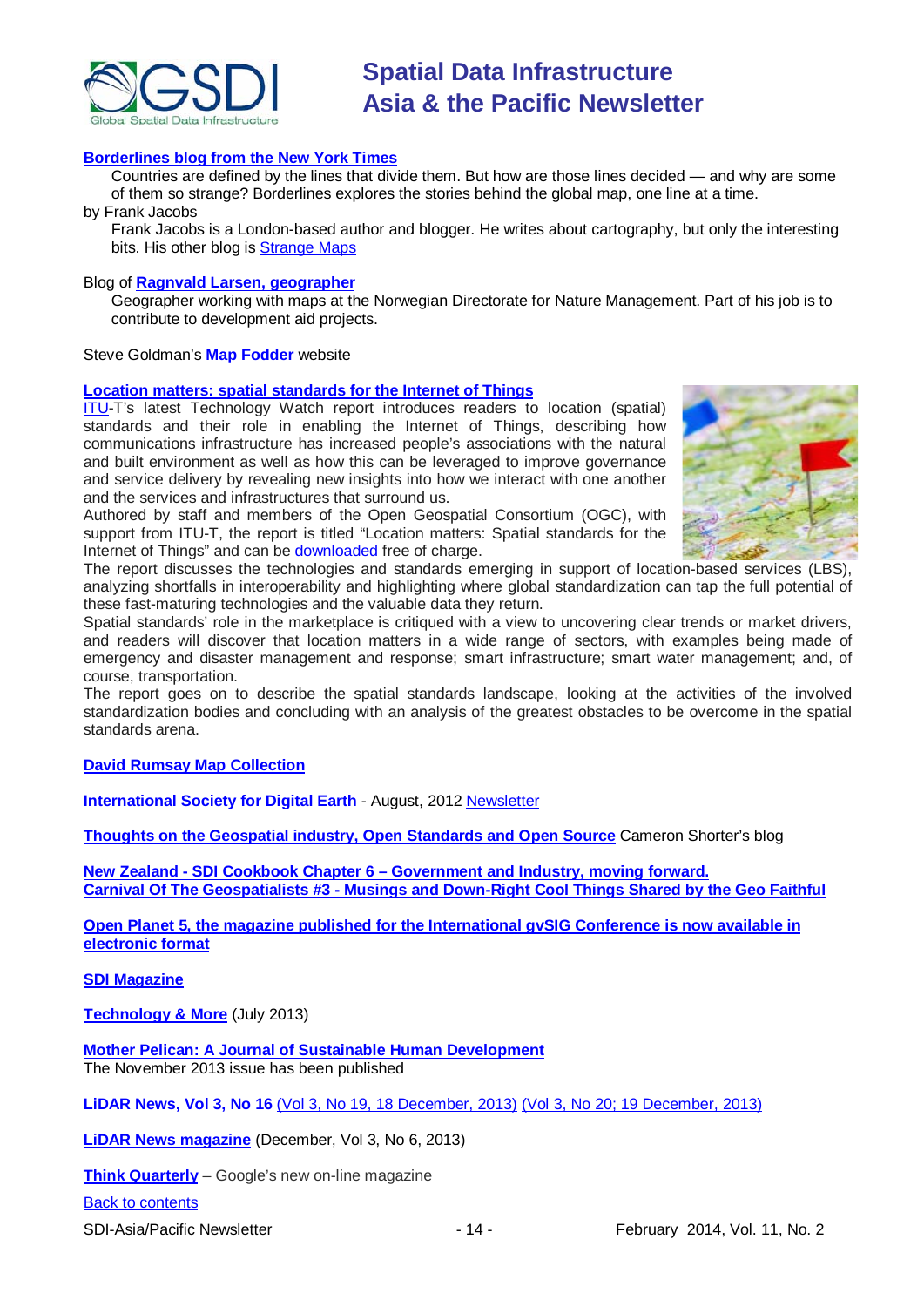

**[Coordinates](http://mycoordinates.org/pdf/feb13.pdf)** monthly magazine - **PDF** (February 2013)

**[SERVIR-Africa community news](http://www.servirglobal.net/africa/en/News/CommunityNews.aspx)**

**GISuser - [GIS and Geospatial Technology News](http://www.gisuser.com/)**

**[National Geographic website](http://www.nationalgeographic.com/)**

**[The Atlantic Cities website](http://www.theatlanticcities.com/)** including [Maps](http://www.theatlanticcities.com/posts/map/)

**[Professional Surveyor](http://www.profsurv.com/)** magazine

**[The American Surveyor](http://www.amerisurv.com/newsletter/30OCT2013.htm)** newsletter (October 30), **[The American Surveyor](http://www.amerisurv.com/newsletter/13NOV2013.htm)** newsletter (November 13) **[The American Surveyor](http://www.amerisurv.com/newsletter/27NOV2013.htm)** newsletter (November 27)

**[The American Surveyor Vol.10 No.9](http://amerisurv.com/emag/2013/vol10no9/index.html)** (September 2013)

**[My Co-ordinates e-zine](http://mycoordinates.org/pdf/oct13.pdf)** – October 2013 issue (PDF)

**[UN-SPIDER](http://www.un-spider.org/about/newsletter/un-spider-newsletter-213-earth-observation-disaster-response) Newsletter** June 2013

**[UN SPIDER Updates](http://www.un-spider.org/about/updates/un-spider-updates-may-2013)** November 2013

**[Thematic Mapping blog](http://blog.thematicmapping.org/)** Terrain mapping with Mapnik

**[Richard Bedford blog: Mapping the News](http://richybedford.wordpress.com/category/mapping-the-news/)**

<span id="page-14-0"></span>[Back to contents](#page-0-0)

### **Just for Fun!**

#### **[A Tie That Can Help You Navigate the Subway](http://www.theatlanticcities.com/design/2014/01/mens-tie-can-help-you-navigate-subway/8026/)**

Japanese tie-maker ARA has come up with a clever way to navigate the subway like a champ. Their new ties include a map of the entire Tokyo subway system on the back -- no fumbling on smartphones required. The ties are 100 percent silk and currently sell for 6,090 yen (about \$58) online. Another version for Osaka and Kyoto is also available. Source: The Atlantic "Cities"



#### **Facebook Is Using Your [Profile to Track Global Urban Migration Trends](http://www.theatlanticcities.com/technology/2013/12/facebook-using-your-profile-track-global-urban-migration-trends/7982/)**

Facebook possesses a startlingly massive trove of data on global migration patterns. It's hidden, innocuously enough, amid two simple biographical details that many people post on their profile pages: Where you live, and where you're from.

Between those two data points – spread across the millions of its 1 billion users who volunteer this information – Facebook can paint a picture of where large population shifts take place, which cities seem to attract the most people, and what kinds of communities are losing them.

Source: The Atlantic "Cities": Maps

#### **[Ultra-thin fault caused gravity-distorting Japan quake](http://www.newscientist.com/article/dn24706-ultrathin-fault-caused-gravitydistorting-japan-quake.html#.UuR0hNIzGVY)**

An ultra-thin fault zone packed with slippery clay was behind the massive seismic slip during Japan's devastating Tohoku earthquake of 2011. The quake was so great that it permanently changed the region's gravitational field, and was "heard" from space. …



[Back to contents](#page-0-0)

SDI-Asia/Pacific Newsletter 1992 - 15 - 15 - February 2014, Vol. 11, No. 2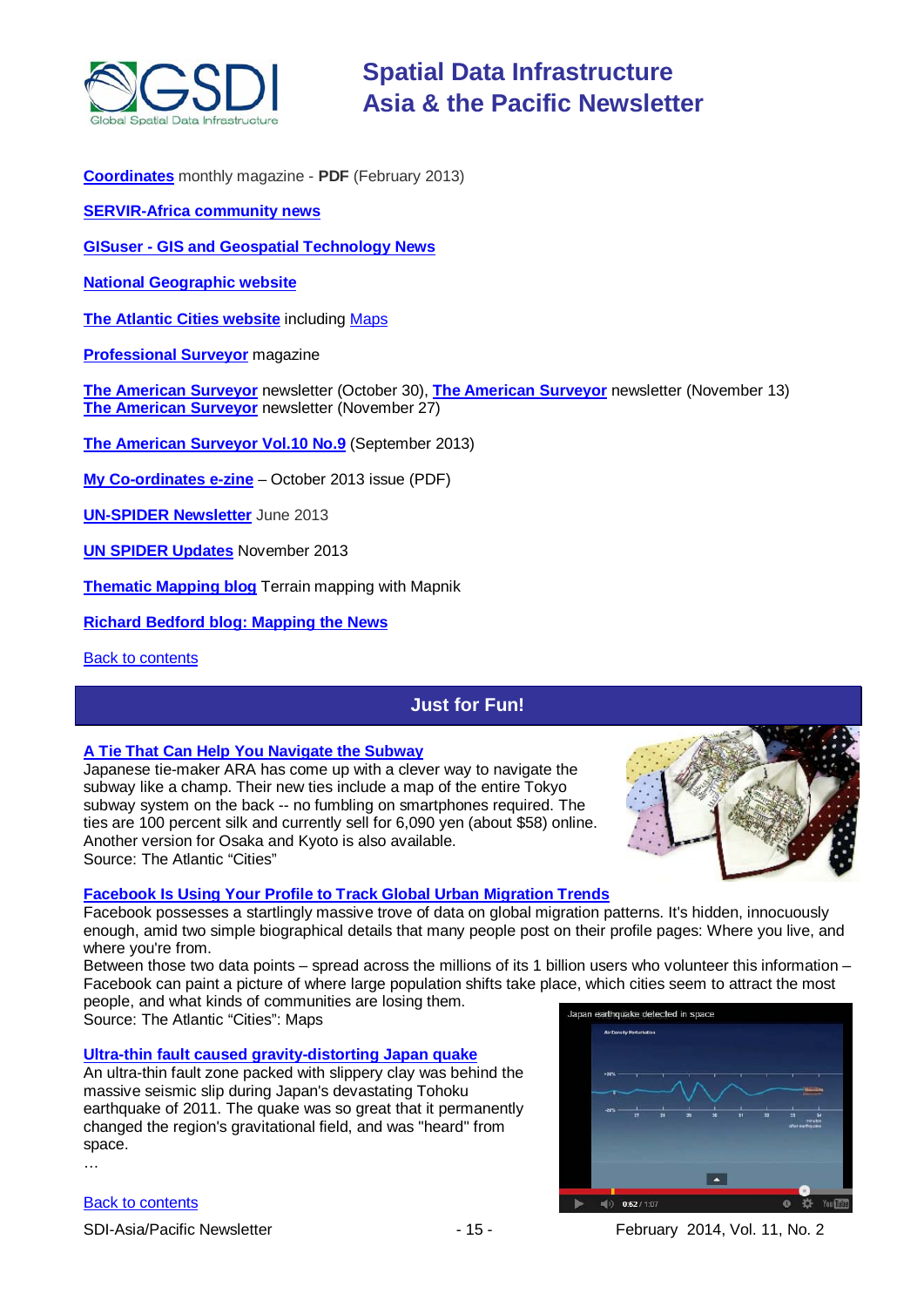

The Tohoku slip was so big that the infrasound waves generated by the quake propagated more than 200 kilometres through the atmosphere. That disturbed the orbit of the European Space Agency's GOCE satellite [\(Geophysical Research Letters\)](http://doi.org/qb8).

GOCE measures small variations in Earth's gravity field, which changes with the shape of the landscape and density of the crust. Yesterday, researchers at the German Geodetic Research Institute in Munich and Delft University of Technology in the Netherlands released more GOCE data showing that the quake has caused subtle changes in the local gravity field.

Source: New Scientist, 14 December, 2013

### **[2,500 American Breweries on one Giant Map](http://blog.gisuser.com/2014/01/13/2500-american-breweries-on-one-giant-map/)**

Pop Chart Lab has put together a wall map of over 2,500 breweries across the United States. There are plenty of pockets of intense brewing activity—which are exactly where you'd expect them to be but what's more fascinating are the lone outposts of production: Big Bend in southwestern Texas, Souris River in northern North Dakota, Ruby Mountain in northeastern Nevada. Anyone tried any of these?

The actual print is five feet wide, so if you actually want to see the names and locations of the breweries you can click here to [view](http://f.cl.ly/items/1A311a182s241y0l3A0O/PCL-MegaBrew%20(1).jpg) a much larger [version](http://f.cl.ly/items/1A311a182s241y0l3A0O/PCL-MegaBrew%20(1).jpg)

Source: GISuser blog

#### <span id="page-15-0"></span>[Back to contents](#page-0-0)

### **Training Opportunities**

#### **[Professional Development Workshop: Data Collection, Statistics, Socio-economics, Population](http://www.caballiance.org/)  [Genetics, GIS and Professional Skills](http://www.caballiance.org/)**

Integrating biological, socioeconomic data and modeling for conservation planning in Central Africa **8-14 July 2014, Yaoundé, Cameroon**

Applications are welcome from early-career scientists and graduate students interested in biodiversity conservation by **1 Feb 2014**.

Professional development workshops are a keystone educational project activity, which bring together earlycareer scientists and graduate students from Cameroon, Gabon, Equatorial Guinea, Europe and the U.S. The 2014 workshop will provide cutting-edge training in:

- Collection and analysis of genetic data
- Collection of macro- and micro- socioeconomic data
- Geographic Information Systems (GIS)
- Statistical data analysis

• Professional skills development via a COACh workshop following the main program

Computers and software will be provided for use at the workshop. Travel and subsistence will be covered for U.S. and African participants. To apply send your C.V., contact information for two referees, and a statement of no more than 500 words about your background t[o Dr. Katy Gonder.](mailto:gonder@drexel.edu) Click [here](https://doc-04-5s-docs.googleusercontent.com/docs/securesc/ha0ro937gcuc7l7deffksulhg5h7mbp1/a6he823vuvt6b4d2nsina7a3vbo2mio0/1389448800000/07549926081784677501/*/0BzxVzJdneZXOYklOZ0hhdlNTWnN5bGNhMnJxanBfdFc5NF9J?h=16653014193614665626&e=open) to learn more about the workshop.

**[SSSI Remote Sensing & Earth Observation Fields seminar, Sydney on Tuesday, 25 February 2014](http://www.sssi.org.au/Events/Remote-Sensing-and-Earth-Observation-Fields-Seminar/eid/1043.html)**. Networking drinks afterwards at Cafe Lounge Sydney.

#### **3D Printing Summer School - ADVANCE NOTICE - University of Melbourne**

We are still awaiting details of the 3-D Printing Summer School to be conducted in late January/February 2014 at the University of Melbourne's School of Engineering. An Application Form (& Scholarship application) and further information is available [here.](https://docs.google.com/forms/d/1-OeGdcuFI5EI652HLRCSCNMFQVeriBG3Y7iMr4m7fhA/viewform)

#### **[PennState EDU Introduces Maps and the Geospatial](http://blog.gisuser.com/2013/07/16/pennstate-edu-introduces-maps-and-the-geospatial-revolution-online-training/) Revolution Online Training**

[Back to contents](#page-0-0) An amazing new effort from Penn State (PSU) kicks off this week in the form of a massive, online EDU offering – enter Maps and the Geospatial Revolution. In just 6-9 hours a week, students can enjoy this online offering and learn how advances in geospatial technology and analytical methods have changed how we do everything,

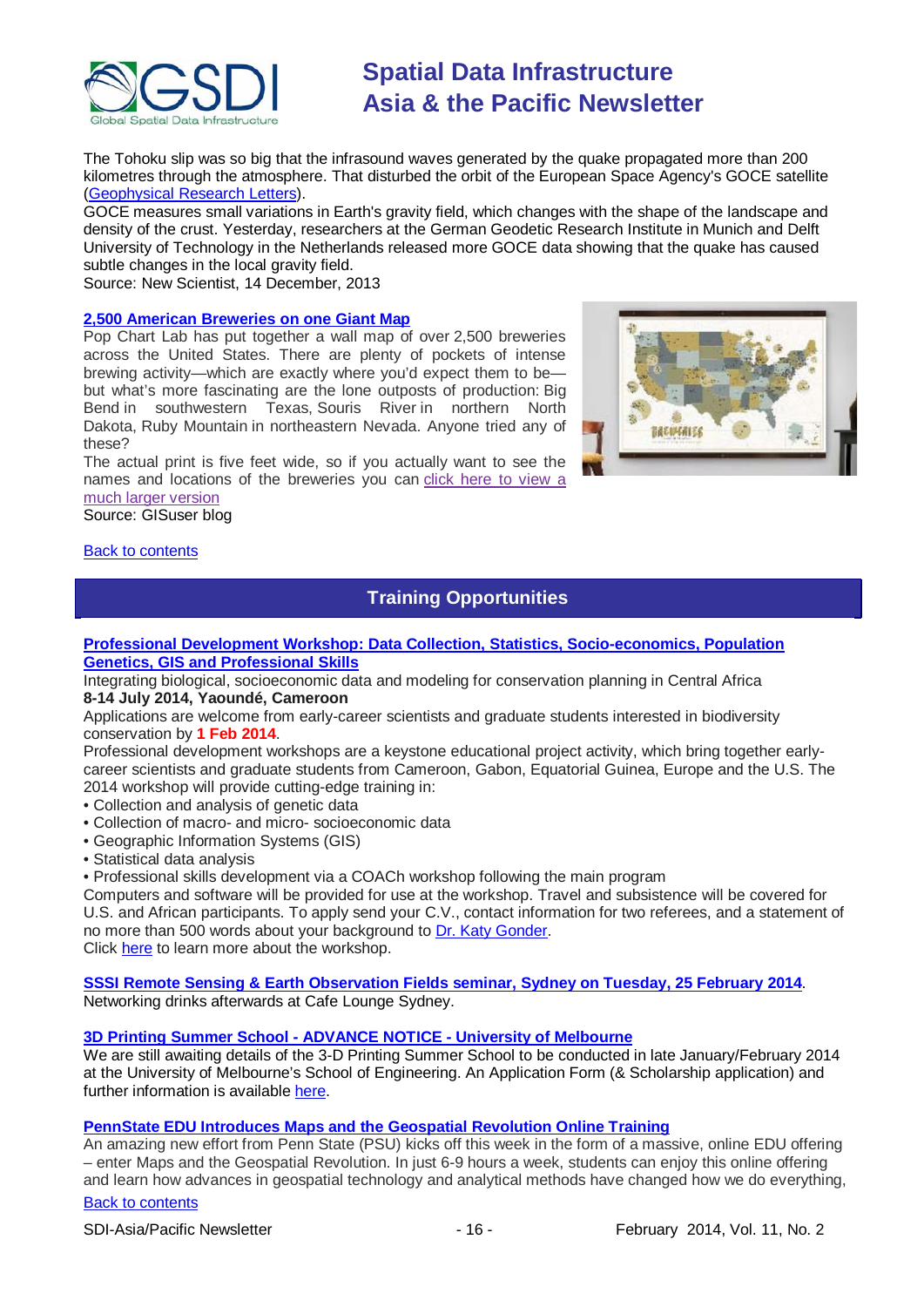

and discover how to make maps and analyze geographic patterns using the latest tools. The course is led by PSU instructor, Anthony Robinson. Geospatial Gurus may find the course a little simple but anyone else is encouraged to take part. [See the course program.](https://www.coursera.org/course/maps)

Thanks to GISUser blog AND **Meet the Man Who Wants [to Teach the World to Make Maps](#page-14-0)** above

#### **[Arizona State University](http://www.amerisurv.com/content/view/11050/153/) GIS Lab**

A good place to get a sense of where the geographic information system (GIS) field is headed is Lattie F. Coor Hall at Arizona State University in Tempe, Ariz. That's the home of the 30-credit-hour Masters of Advanced Study in GIS (MAS-GIS) Program within ASU's School of Geographical Sciences and Urban Planning. Here, students are exposed to not only the latest GIS concepts but also ever-evolving technologies. Source: The American Surveyor

#### **[Free Webinars on Solving Data Challenges](http://www.safe.com/learning/webinars/)**

Sign up for future webinars and view past recorded webinars

#### **[Course Spotlight: Master of Spatial Information Science](http://themelbourneengineer.eng.unimelb.edu.au/2012/02/course-spotlight-master-of-spatial-information-science/)**

The University of Melbourne [Course Spotlight: Master of Spatial Information Science](http://themelbourneengineer.eng.unimelb.edu.au/2012/02/course-spotlight-master-of-spatial-information-science/)

Spatial information is an essential and indispensable part of any economy's infrastructure. It is needed in all walks of life and on many scales, with applications in land tenure systems, environmental modelling, food production, disaster management, climate change modelling, engineering, architecture and urban planning. Current industry shortfalls in spatial information practitioners combined with a growing demand in Australia and internationally, ensure graduates a range of well-paid job opportunities.

Find out more about the [Master of Spatial Information Science,](http://www.msi.unimelb.edu.au/study/graduate/master-of-spatial-information-science/) as well as our [scholarship opportunities.](http://www.eng.unimelb.edu.au/study/graduate/scholarships.html)

#### <span id="page-16-0"></span>[Back to contents](#page-0-0)

### **Funding Opportunities, Awards, Grants**

#### **[Early Careers Academic Grants 2013 –](https://www.acu.ac.uk/membership/grants-awards/early-careers-academic-grants) Round 2 Applications for the second round are now open. The final date for submissions is Friday, 7th February 2014, 1700 GMT.**

To mark its Centenary, the Association of Commonwealth Universities (ACU) is offering 100 Early Career Academic Grants to staff at [ACU member universities](https://www.acu.ac.uk/membership/acu-members/) to attend relevant conferences or academic meetings in another Commonwealth country. The scheme is aimed at early career academics who have not yet had the opportunity to work, study, or travel outside their own country.

#### **Terms and conditions**

- Applicants will have discretion over what the grant is used for, but it must involve a visit to academic peers in a Commonwealth country outside their home region. In most cases, this will involve attendance at a recognised academic conference in their discipline. Potential hosts should be either an ACU member university in the country to be visited, or the organiser of a recognised academic conference.

- Grants can be used to cover travel costs, conference fees, accommodation and subsistence, and, where appropriate, small-scale purchases of materials for use in future teaching or research.

- Round 2 of applications is for visits to be made between 10 March and 30 June 2014.

- Each Early Career Academic Grant will be up to GBP 2,000 in value.
- Under no circumstances will the total value of the grant exceed that stated on the offer letter.

- Grants will be paid in a single instalment to either the grant holder's home institution, a host institution in the country to be visited (provided that the institution is an ACU member), or a named conference organiser. Successful applicants will be asked to nominate a recipient of funds.

- Grant holders will be asked to provide an account of expenditure and a brief report (no more than 500 words) on how their grant has been spent.

- The ACU reserves the right to publish the names of successful applicants on the ACU website and in ACU publications. By applying for a grant, the applicant gives consent for such publication in the event that his/her application is successful.

#### **Eligibility**

Applicants must:

(a) Be employed as a member of academic staff in an ACU member institution

(b) Not have previously studied for any academic or professional qualification outside their home country or region.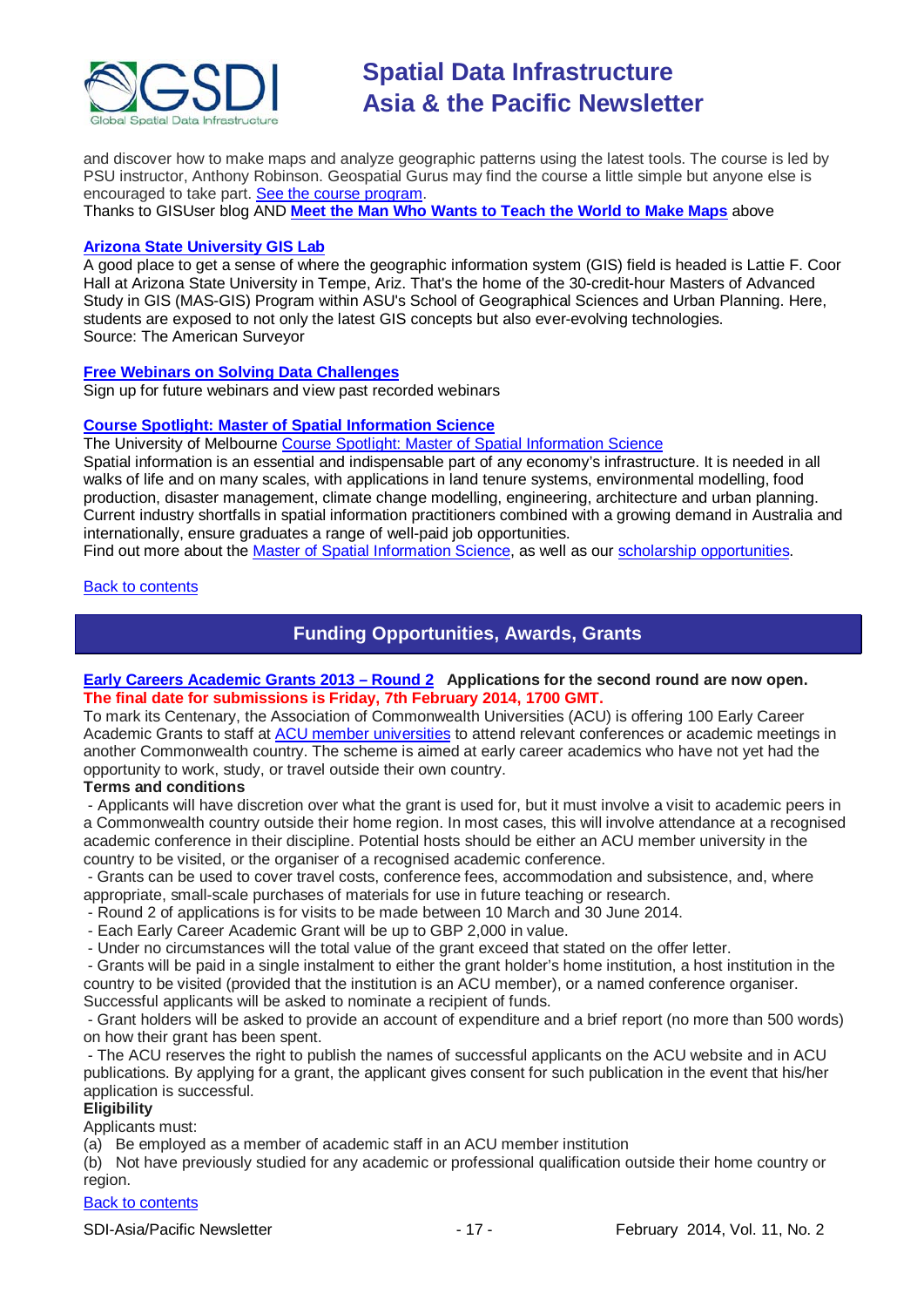

(c) Not have attended any academic or professional conference outside their home country or region in the last five years

Although this scheme is aimed at early career academics, please note that there is no age limit for applicants. Applications from other groups – for example, established academic staff members, those recently embarking on an academic career following a career change, or women returning to academic work after raising children – would also be welcome, providing that they meet the above criteria. Applications should be [sent via email.](mailto:earlycareerawards@acu.ac.u)

#### **[Singapore government introduces geospatial scholarship](http://www.channelnewsasia.com/news/singapore/government-introduces/763842.html)**

The Singapore government has introduced the government on Friday introduced the Singapore Geospatial Scholarship, the first of its kind in the island nation. Senior Minister of State for Law and Education, Indranee Rajah, made the announcement on Friday last week. Rajah said the scholarship would be jointly conferred by several public agencies, and will meet the increasing demand for geospatial professionals for the industry. The scholarship is for undergraduate and postgraduate studies. More information is expected to be release later in the year. Ms Indranee noted that Geospatial Information Systems and Technology (GIST) touches many aspects of daily life, such as getting road directions on the smart phone, and providing live traffic condition updates. It is also used in monitoring dengue clusters, and managing issues such as climate change and disaster response

Channel NewsAsia

#### **[Ideas Challenge](http://www.gmes-masters.com/ideas-challenge)**

The Ideas Challenge is at the core of the GMES Masters competition. It invites students, entrepreneurs, start-up companies and SMEs to submit their ideas for an innovative commercial use of GMES to a secure online database on the GMES Masters website. The best idea for a commercially viable business idea using GMES data will be rewarded. The winner will be rewarded with a cash prize of EUR 10,000 as well as the chance to get his idea further developed in one of the six ESA Business Incubation Centres (BICs). The incubation package has a value of up to EUR 60,000.

#### **[ESA App Challenge](http://www.gmes-masters.com/esa-app-challenge)**

The European Space Agency (ESA) will award the ESA App Challenge to the best application idea for the usage of GMES on mobile phones. Proposals shall address one or more GMES main thematic areas (land, marine environment, atmosphere, climate change, emergency management). ESA is looking for ideas that can be implemented quickly into a profitable business. The application should consist of a base app containing info and news on GMES, as well as one or more specific content modules that provide relevant location-based data to users in real time. The winner will be considered for support by one of the six European Space Agency's Business Incubation Centres (ESA BICs) across Europe (value up to EUR 60,000).

#### **[European Space Imaging High-Res Challenge](http://www.gmes-masters.com/european-space-0)**

European Space Imaging (EUSI) is Europe's leading provider of Very High-Resolution (VHR) satellite data. EUSI will award the best application idea using the most advanced VHR satellite data. Application ideas which are easily implementable, sustainable, cut costs and create efficiencies are of high interest. Participants are required to submit detailed application ideas including business concepts. The winner will be awarded a data package of EUSI satellite data worth up to EUR 20,000 for use in further developing the winning application.

#### **[DLR Environmental Challenge](http://www.gmes-masters.com/dlr-environmental)**

DLR is looking for new applications in Earth observation, especially proposals addressing the mapping of the environment and climate. Ideas for using Earth observation to manage sustainable supplies of energy are also welcome. In addition to any kind of non-satellite geoinformation, proposals should be based on existing or imminent Earth observation satellite data that is available either for free or under commercial terms. The product or service generated from the idea should support either professionals from organisations and companies in environmental assessment, or the general public and consumer-oriented markets. Both regional and global applications and services are possible. Innovative ways to link the service with users are especially encouraged. The ideas should also describe a realistic scenario for their implementation involving either the general public or commercial benefits. The winner(s) will receive a voucher for a workshop or initial coaching according to what further realisation of the idea requires.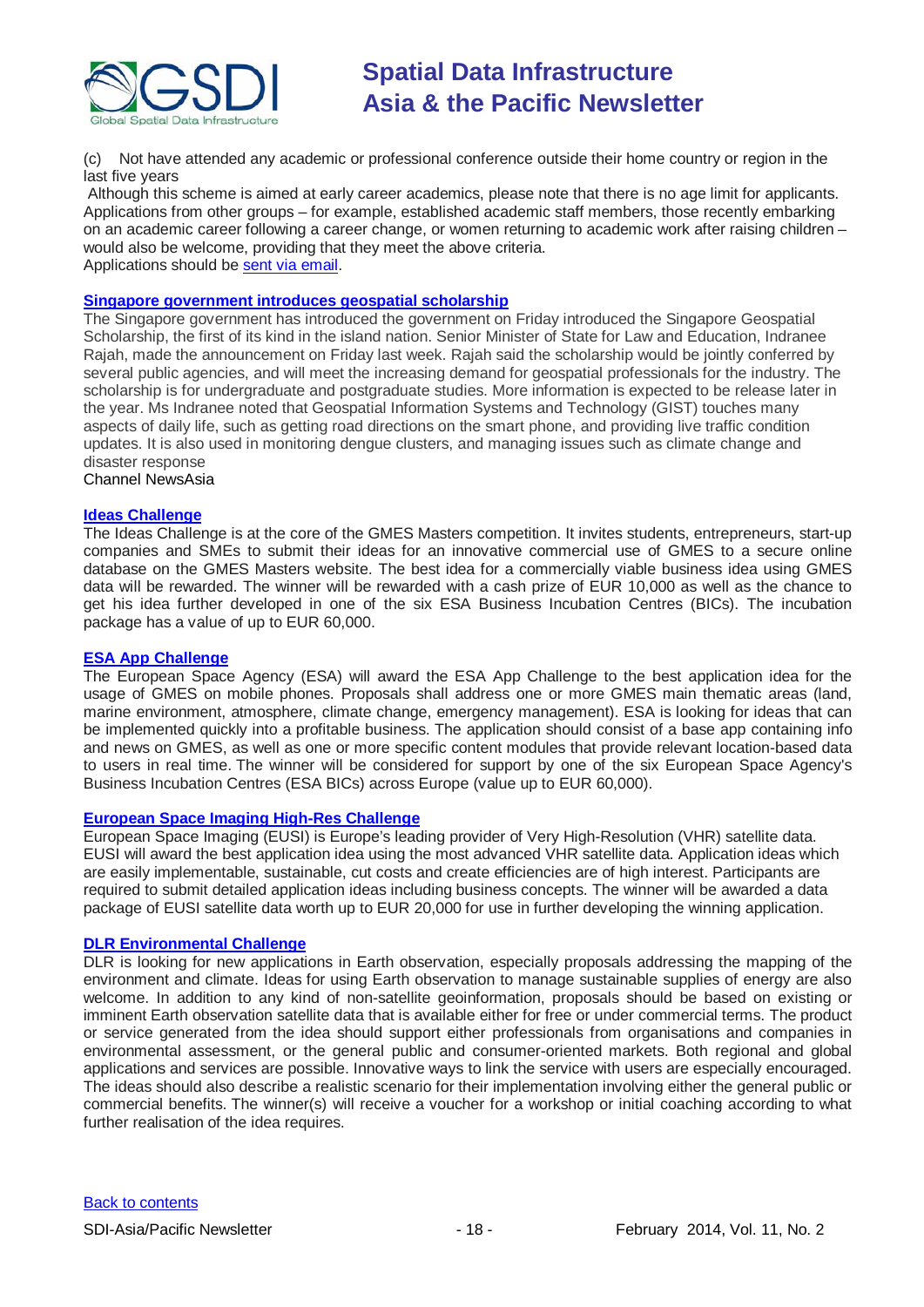

#### **[Best Service Challenge](http://www.gmes-masters.com/best-service)**

The Best Service Challenge invites service providers to upload profiles of their existing services within the main thematic areas of GMES to the GMES Masters competition website. The Best Service Challenge aims at increasing the awareness of existing Earth Monitoring Services and their benefits to European citizens. The winner of the Best Service Challenge will benefit from a substantial satellite data quota made available with financial support by the European Commission.

#### **[T-Systems Cloud Computing Challenge](http://www.gmes-masters.com/t-systems-cloud)**

T-Systems will award the prize for its Cloud Computing Challenge to the best GMES application or service idea that will make use of the cloud computing model Infrastructure-as-a-Service (IaaS) to provide Earth observation data on demand via user-oriented web portal or mobile devices. T-Systems will assist the winner in getting the awarded project off the ground. They will support the winner to realise an innovation project, which could lead to a long-term partnership.

#### **[Challenge to spur the geospatial industry](http://geospatialworld.net/index.php?option=com_content&view=article&id=23850:challenge-to-spur-the-geospatial-industry&catid=75:miscellaneous-events)**

The Singapore Land Authority has launched OneMap Challenge that seeks to promote the development of innovative map-based desktop and mobile applications by businesses and the community.

The OneMap Challenge provides a platform for application developers to showcase their creativity through the apps they develop to an increasingly tech-savvy population and enterprises, including those represented by the Association of Small and Medium Enterprises (ASME) which is one of the competition promotion partners. The Challenge also aims to facilitate collaborations between potential business partners for creating location-based apps that are useful for business enterprises and the general community.

With two top prizes of \$20,000 cash each and other attractive prizes up for grabs, the OneMap Challenge is divided into two categories – Web Applications for applications that run on web browsers and Mobile Applications for those that run on smart phones, tablets and other portable devices.

Visit <http://www.sla.gov.sg/OneMapChallenge> to learn more about OneMap Challenge and check out the OneMap Facebook page at [www.facebook.com/OneMap.](http://www.facebook.com/OneMap)

Source: Geospatial World and [SLA press release](http://www.sla.gov.sg/htm/new/new2012/new0401.htm)

#### <span id="page-18-0"></span>[Back to contents](#page-0-0)

### **Employment Opportunities**



**New career resource** at **[GeoJobsBIZ](http://geojobs.biz/)**. There's been about 200 opportunities listed and the growth has been steady in visits and users. If you need to recruit Geo/Tech talent hopefully you'll give it a shot and those of you simply browsing for a new gig so you can tell the boss to go take a hike perhaps there's something here for you. Good luck!

#### **GIS Job Board Launches New Website: [www.gisjobboard.com](http://www.gisjobboard.com/)**

New Site Provides Employers and Job Seekers Tools to Post and Search Jobs and Resumes in the GIS and Geospatial Disciplines

GIS Job Board has launched a new website specifically dedicated to GIS and other geospatial disciplines. The new site makes it simple for employers and job seekers to post and search for jobs and resumes. The site was created to serve the growing needs of the GIS community and help with recruiting and job seeking efforts. Visitors also have the option to view the site in a different language if they choose, making it easier for them to have access to the content

Registered users can receive jobs or resumes by email. They can also flag jobs and resumes as well as save searches, setup resume alerts, and save resumes and jobs. Users have the capability of private messaging other users in case they ever want to communicate with someone.

<span id="page-18-1"></span>For more information about GIS Job Board, please visit their website at **[www.gisjobboard.com](http://www.gisjobboard.com/)**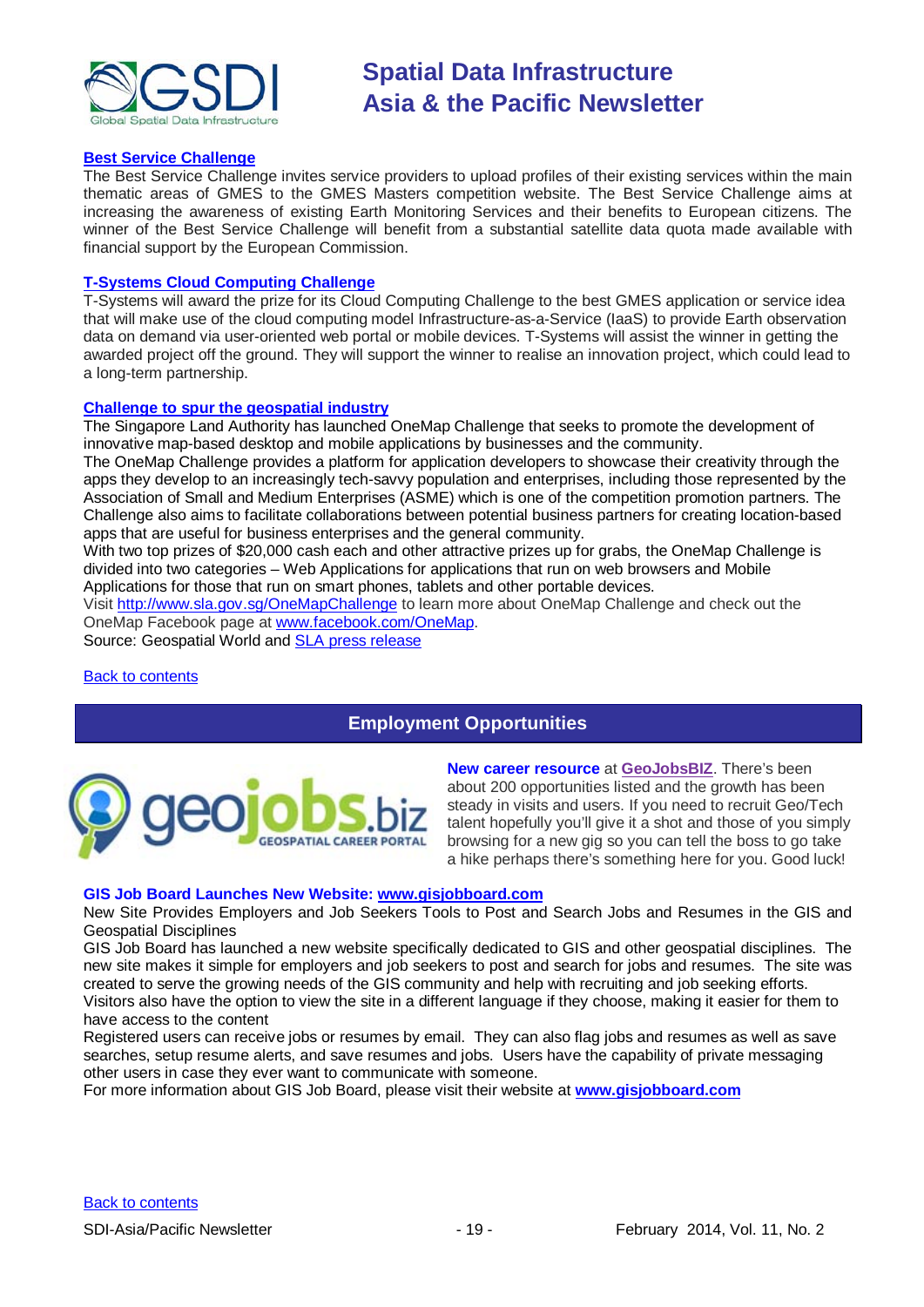

### **Conference Proceedings**

#### **[APSRAC holds workshop on Spatial Data Infrastructure](http://www.siasat.com/english/news/apsrac-holds-workshop-spatial-data-infrastructure)**

Source: [The Siasat Daily](http://www.siasat.com/)

#### **[37th ISO/TC 211 meeting successfully held](http://www.isotc211.org/News_archive/Redlands.htm)** November 11 - 15

During the week of November 11-15, 2013, the [Technical Committee 211 Geographic information/Geomatics](http://www.isotc211.org/) (TC 211) of the International Organization for Standardization (ISO) had its 37th plenary meeting and associated meetings at the Esri campus in Redlands, California. All the WGs met, as well as all the maintenance groups and other groups. Delegates and experts from 20 nations participated. The resolutions [from the plenary meeting have been published online.](http://www.isotc211.org/opendoc/211n3671/ISO-TC211-N3671_Resolutions_37th_meeting_Redlands_2013-11-15.pdf)

Presentations from [Standards in Action Workshop,](http://www.isotc211.org/Workshop_Redlands/Redlands-Standards_in_action_workshop.pdf) 13 November 2013, Redlands, CA USA The 38th ISO/TC 211 meeting will be held in [Berlin, Germany,](http://www.isotc211.org/Berlin/Berlin_2014.pdf) June 2-4, 2014

#### **[First Heart of Borneo spatial meeting held](http://wwf.panda.org/?212013/The-First-Heart-of-Borneo-Spatial-Meeting) October, 2013**

Preceded by the recent 7th Heart of Borneo (HoB) Trilateral Meeting in Brunei in September 2013, HoB Geographical Information System (GIS) meeting was organized in October, for the first time since it was initially discussed in 2008. The discussion evolved around the organizational and working modalities of the technical committee on GIS, presentations on national policy on spatial land-use planning, and identification of possible joint activities.

The meeting was considered useful to build a better understanding on each country's land-use management and the underlying principles. It is a reality that each country in the HoB regulates different land use plans and therefore different land-use management. Despite the fact of differences, the three countries demonstrated willingness to cope with the challenge. With distinct land classification or nomenclature, the essential function of land-use planning is understood and has become reference and knowledge for each country to develop better policy and practices on land-use management that considers balance between conservation and development. See link above for full article.

[The Heart of Borneo](http://wwf.panda.org/what_we_do/where_we_work/borneo_forests/) (HoB) refers to the main part of the island where forests remain intact. Covering an area the size of Utah in the US, Victoria in Australia or the whole of England and Scotland put together and extending into the territory of the countries of Brunei Darussalam, Indonesia and Malaysia, it is one of the largest transboundary rainforests remaining in the world. But the Heart of Borneo is not just a treasure trove of biodiversity - it is also a source of life and livelihood for people, providing ecological services for at least 11 million Borneans, including a million forest-dwelling indigenous Dayaks.

#### <span id="page-19-0"></span>[Back to contents](#page-0-0)

### **Conferences, Events**

For upcoming events of global or major international interest, please visit the [upcoming conference list o](http://gsdi.org/events/upcnf.asp)n the GSDI website – as this conference list will be reserved for conferences within or with specific interest to the Asia Pacific Region.

#### **The editors welcome news of conferences & events from the newsletter subscribers**

#### **[Call for Expression of Interest to host AARSE 2014 and future Conferences](http://lists.gsdi.org/pipermail/sdi-africa/2010-November/001135.html)**

Call for Expression of Interest to host the 10th biennial International Conference of the African Association of Remote Sensing of the Environment (AARSE) in October 2014 and future Conferences.

| <b>Date</b>       | Location       | <b>Event</b>                                    |         |
|-------------------|----------------|-------------------------------------------------|---------|
| <b>March 2014</b> |                |                                                 |         |
| 3-5 March         | Ottawa, Canada | <b>Geospatial Advancement Canada Conference</b> |         |
| "NEW"             |                |                                                 | Contact |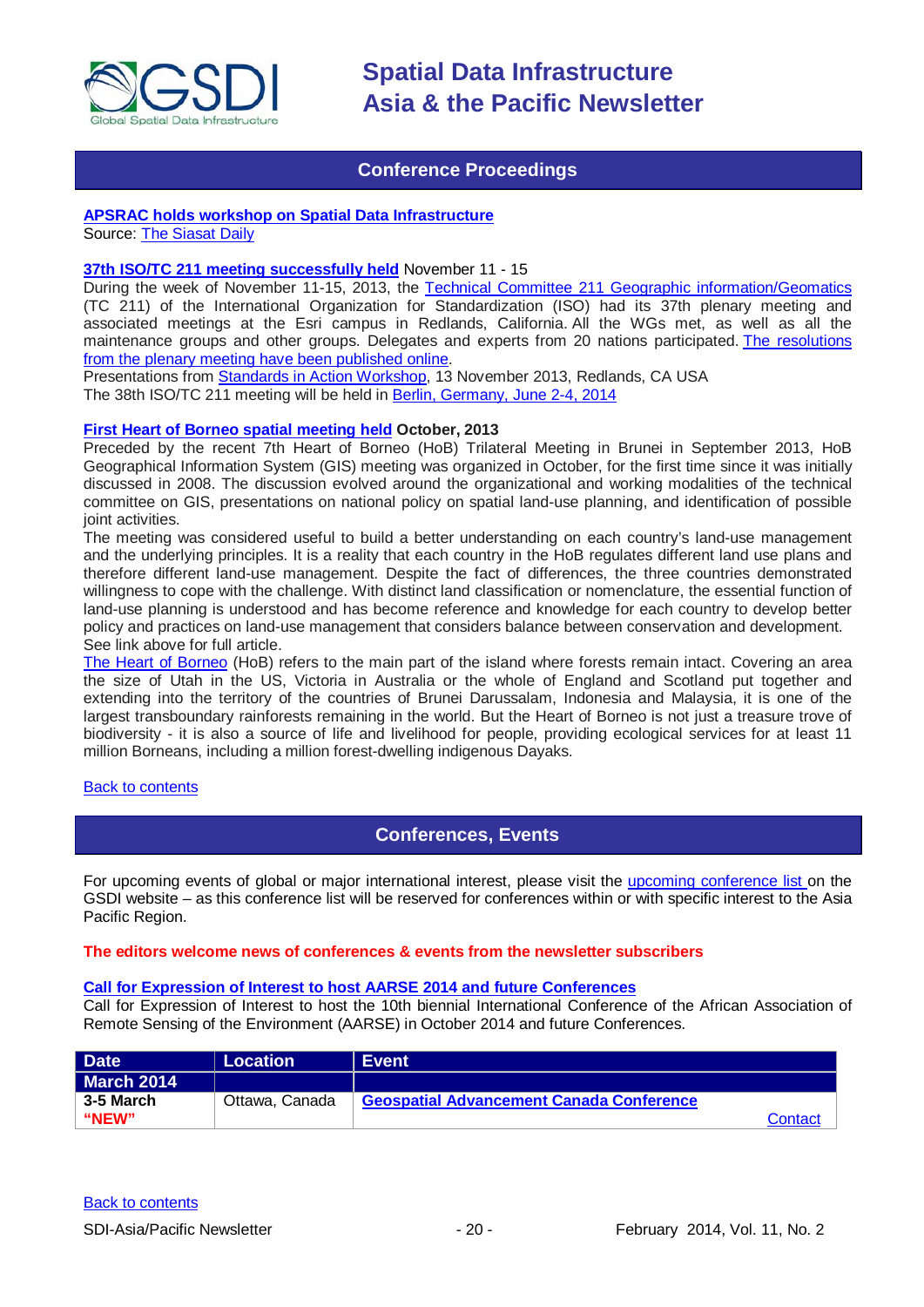

| <b>11-12 March</b>         | Kota Kinabalu,<br>Sabah | <b>Malaysia Geospatial Forum 2014</b><br>Incorporating SABAH International Surveyors' Congress 2014                               |  |  |
|----------------------------|-------------------------|-----------------------------------------------------------------------------------------------------------------------------------|--|--|
|                            |                         | <b>Abstract Submission Deadline</b>                                                                                               |  |  |
|                            |                         | 15 January 2014                                                                                                                   |  |  |
|                            |                         | <b>Abstract Acceptance Notification</b><br>20 January 2014                                                                        |  |  |
|                            |                         | <b>Author Registration Deadline</b><br>31 January 2014                                                                            |  |  |
|                            |                         | <b>Contact</b>                                                                                                                    |  |  |
| <b>23-27 March</b>         | Louisville,             | <b>American Society for Photogrammetry and Remote Sensing</b>                                                                     |  |  |
|                            | Kentucky, USA           | (ASPRS) 2014 Annual Conference<br>& co-located Joint Agency Commercial Imagery Evaluation                                         |  |  |
|                            |                         | (JACIE) Workshop                                                                                                                  |  |  |
| <b>April 2014</b>          |                         |                                                                                                                                   |  |  |
| 30 March-2 April           | San Diego,              | 17th Annual AAAE Geographic Information Systems (GIS)                                                                             |  |  |
|                            | California              | <b>Conference and Exhibition</b>                                                                                                  |  |  |
|                            |                         | Speaking, sponsorship, exhibitor and Poster Session                                                                               |  |  |
|                            |                         | information: greg.mamary@aaae.org                                                                                                 |  |  |
|                            |                         | Registration and hotel information: brian.snyder@aaae.org                                                                         |  |  |
| 7-9 April                  | Canberra,<br>Australia  | Research@Locate'14<br>Held in conjunction with LOCATE 14                                                                          |  |  |
| 7-9 April                  | Canberra,               | <b>LOCATE 14 - Conference and Exhibition</b>                                                                                      |  |  |
|                            | Australia               | Locate14 is the new premier national spatial information conference                                                               |  |  |
|                            |                         | and exhibition in Australia and New Zealand.                                                                                      |  |  |
|                            |                         | Locate14 consolidates the top industry events including                                                                           |  |  |
|                            |                         | spatial@gov Conference and Exhibition (managed by the Office of                                                                   |  |  |
|                            |                         | Spatial Policy), the Surveying & Spatial Sciences Conference and                                                                  |  |  |
|                            |                         | the Asia-Pacific Spatial Excellence Awards.                                                                                       |  |  |
|                            |                         | The annual Locate conferences will become the central meeting<br>point of industry, government and academia in one of the fastest |  |  |
|                            |                         | growing industries in Australia.                                                                                                  |  |  |
|                            |                         | <b>Registrations are now open.</b>                                                                                                |  |  |
| <b>12-13 April</b>         | Washington, DC          | <b>State of the Map - US</b>                                                                                                      |  |  |
|                            |                         | State of the Map US is the annual United States conference for all                                                                |  |  |
|                            |                         | OpenStreetMap users                                                                                                               |  |  |
| <b>14-17 April</b>         | Colorado, USA           | <b>SPAR International 2014</b>                                                                                                    |  |  |
| <b>May 2014</b><br>5-9 May | Geneva,                 | <b>Geospatial World Forum 2014</b>                                                                                                |  |  |
|                            | Switzerland             | <b>EARLY BIRD REGISTRATION closes February 15</b>                                                                                 |  |  |
|                            |                         | Contact: info@geospatialworldforum.org                                                                                            |  |  |
| 8-9 May                    | Geneva,                 | <b>Land Information System for Smart Cities</b>                                                                                   |  |  |
| NEW"                       | Switzerland             | Part of Geospatial World Forum (see above)                                                                                        |  |  |
| 5-9 May                    | Walbrzych-Ksiaz,        | 22 <sup>nd</sup> Cartographic School 2014                                                                                         |  |  |
|                            | Poland                  | "Geoinformatics and Atmospheric Science"                                                                                          |  |  |
| "NEW"<br>21-23 May         |                         | contact Dr Malgorzata Wieczorek phone: +48 71 375 22 30, email.<br>5th International Conference on Geographic Object-Based        |  |  |
|                            | Thessaloniki,<br>Greece | <b>Image Analysis</b> (GEOBIA 2014).                                                                                              |  |  |
| <b>June 2014</b>           |                         |                                                                                                                                   |  |  |
| 2-6 June                   | Berlin, Germany         | The 38th ISO/TC 211                                                                                                               |  |  |
|                            |                         | brochure/flyer only available at this date. Website<br><b>PDF</b>                                                                 |  |  |
|                            |                         | expected on-line shortly                                                                                                          |  |  |
| 16-20 June                 | Aalborg,                | The 8th INSPIRE Conference                                                                                                        |  |  |
| "NEW"                      | Denmark                 | <b>Awaiting official website</b>                                                                                                  |  |  |
| 15-21 June                 | Riviera, Bulgaria       | 5th International Conference on CARTOGRAPHY & GIS                                                                                 |  |  |
|                            |                         | January 10, 2014: Abstract submission<br>February 25: Full paper submission for publication in Springer Book                      |  |  |
|                            |                         | May 1: Full paper submission for Conference Proceedings                                                                           |  |  |
|                            |                         | Please be aware of the first deadline $-10$ January 2014. You are                                                                 |  |  |
|                            |                         | kindly asked to submit:                                                                                                           |  |  |